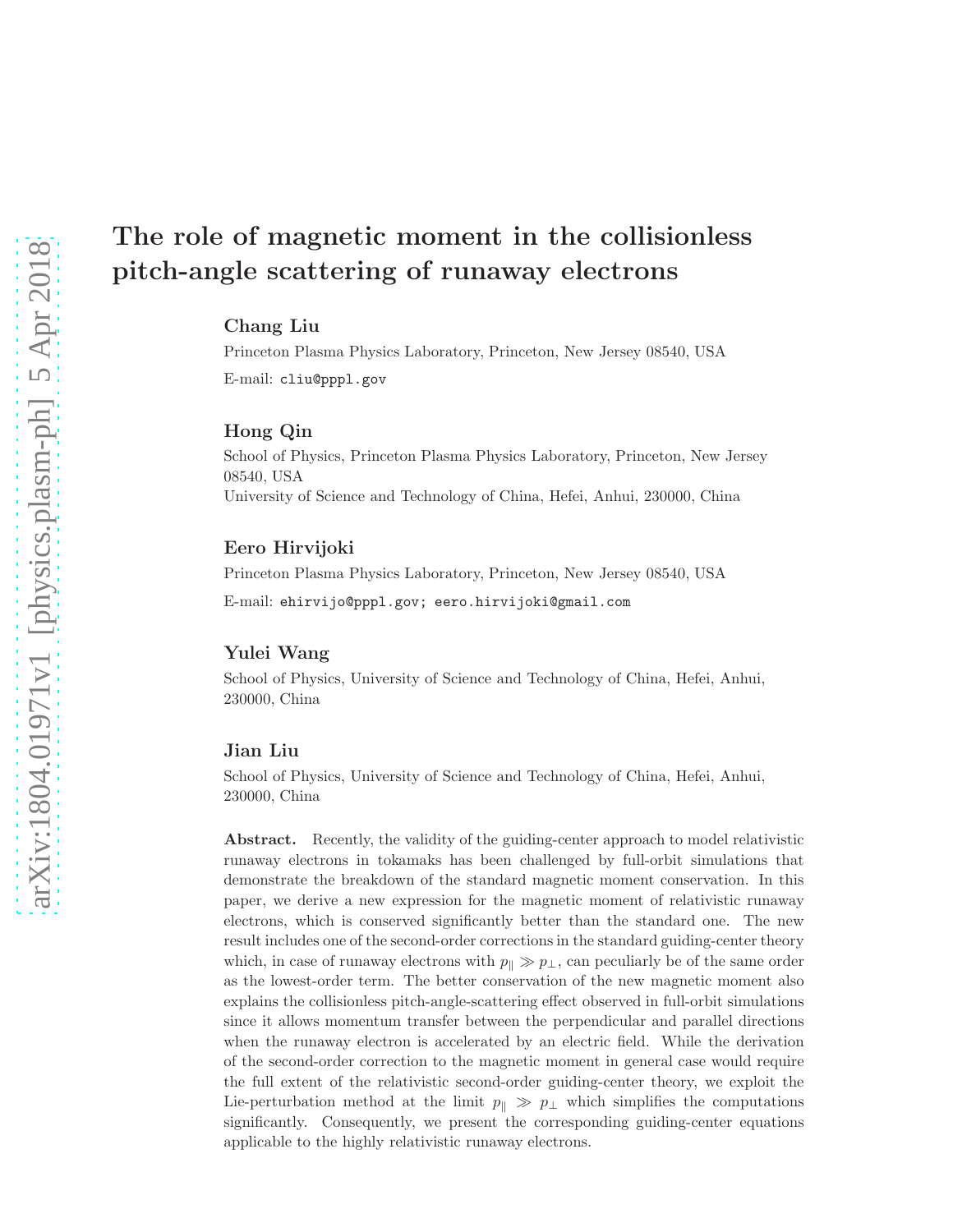#### 1. Introduction

When the energy of an electron in a plasma surpasses a certain threshold, a strong enough parallel electric field may accelerate it to extremely high energies, due to the fact that the collisional drag force decreases with the increasing electron energy  $[1-$ [3\]](#page-15-1). Such electrons are called runaway electrons (REs) [\[4\]](#page-15-2), and have been found in tokamak experiments during the startup [\[5](#page-15-3)] and flat-top [\[6,](#page-15-4) [7](#page-15-5)] phases, and especially during disruptions [\[8](#page-15-6), [9](#page-15-7)]. It is predicted that in a large tokamak device like ITER, a large population of runaway electrons could be generated in a typical disruption event, with energies in tens of MeVs  $[10-13]$ . Such runaway electrons have the potential to cause significant damage to the device, raising one of the key questions for planning disruption mitigation in ITER. It is thus critical to have physical understanding and reliable simulation tools to model the highly relativistic runaway electrons in a tokamak geometry.

In strongly magnetized plasma, the motion of a runaway electron consists of rapid gyration around the magnetic field line, fast parallel motion along the field line, and slow drift across the field lines. For the sake of numerical efficiency, it would be desirable to apply the so-called guiding-center  $[14-16]$  approximation which decouples the rapid gyro-motion from the parallel and drift motions. Recent studies, however, hint that the guiding-center approximation might not necessarily be valid for tracing the highly relativistic REs [\[17,](#page-16-1) [18\]](#page-16-2). By tracking the full orbit of electrons in 6-D phase-space, it has been claimed that for highly relativistic REs, the magnetic moment  $\mu$  would not remain an adiabatic invariant, even in the absence of dissipative effects. In the literature this phenomena is referred to as "collisionless pitch-angle scattering". It has been argued that for runaway electrons with  $v_{\parallel} \sim c$  and  $\gamma_r \gg 1$  ( $v_{\parallel}$  is the parallel velocity, c is the speed of light, and  $\gamma_r$  is the Lorentz factor), due to the curved magnetic field in tokamak geometry, the variation of the magnetic field B along the electron trajectory within one gyro-period is not small, hence breaking the assumption behind the guidingcenter approximation. However, according to the simulation results presented in [\[17](#page-16-1)], the breakdown of  $\mu$  conservation appears to happen even if  $\gamma_r$  is not very large and the conditions for guiding-center approximation could still be regarded as valid.

In this paper, we address the mystery described above and demonstrate that relativistic runaway electrons still display a magnetic moment that can be regarded as a good adiabatic invariant over sufficiently long periods of time. The corrections that we derive depend not only on the momentum perpendicular to the magnetic field  $(\mathbf{p}_{\perp}),$ but also on the parallel momentum  $(p_{\parallel})$  and the magnetic field-line curvature vector  $(\kappa)$ . To understand the origin of these corrections, we revisit the Hamiltonian guiding-center theory and the derivation of the relativistic guiding-center phase-space Lagrangian using the non-canonical Lie-perturbation method [\[15](#page-16-3), [19](#page-16-4), [20](#page-16-5)]. In our derivation, in addition to the standard guiding-center ordering ( $\rho_{\parallel} \ll L$ ,  $\rho_{\perp} \ll L$ , where  $\rho_{\parallel} = p_{\parallel}/qB$ ,  $\rho_{\perp} = p_{\perp}/qB$ ,  $q$  is the charge, and  $L$  is the scale length of magnetic field inhomogeneity), we introduce the condition  $p_{\perp} \ll p_{\parallel}$ . This assumption greatly simplifies the derivation of the guiding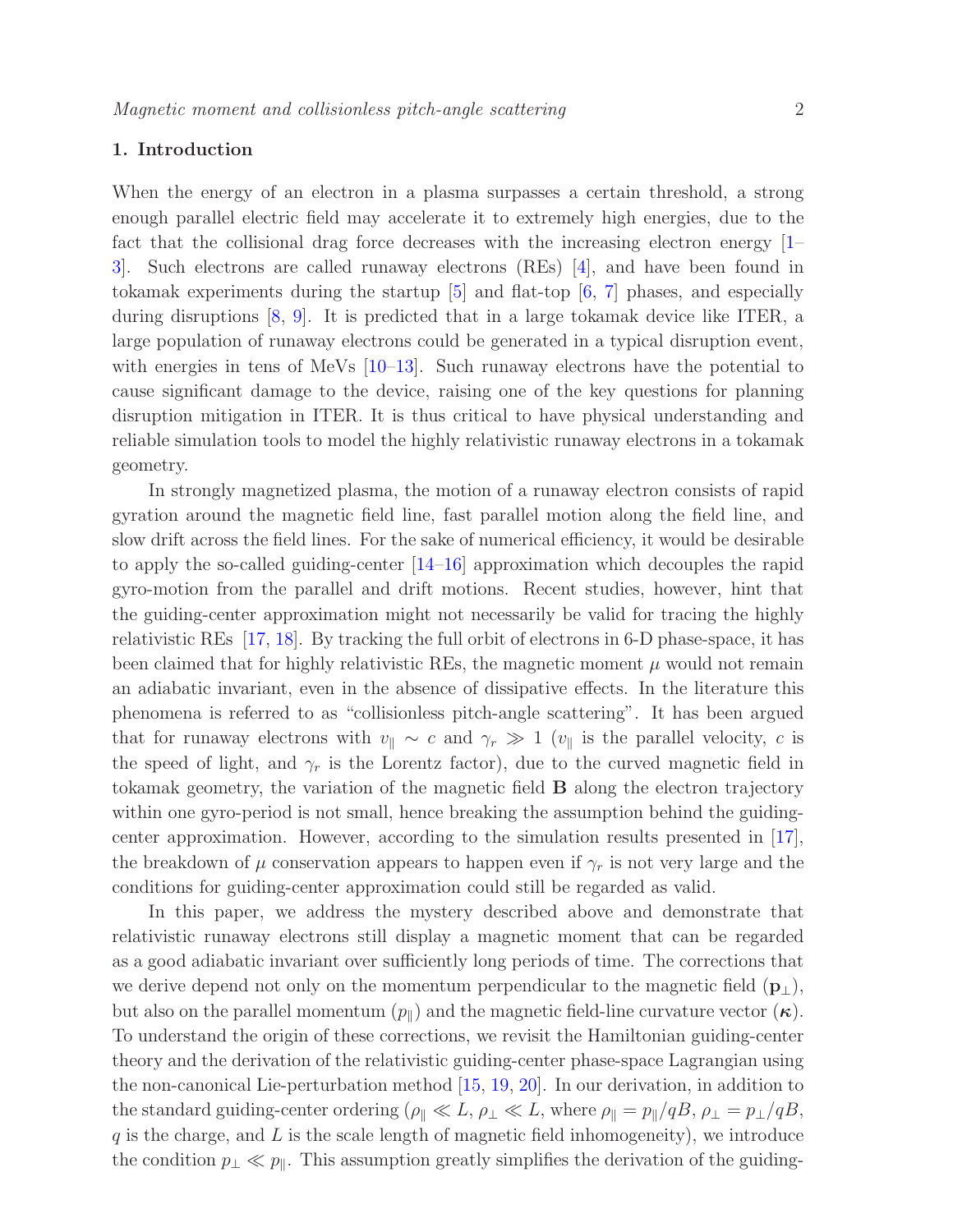center theory, and lets us carry it trough to second order with not much trouble. Were the ordering  $p_{\perp} \ll p_{\parallel}$  not introduced, one would be forced to carry out the secondorder guiding-center theory to full extent which is an intimidating task only a handful of authors have ever engaged upon  $[21-24]$ , and none in the relativistic case. With the help of the additional ordering assumption, we find a new relativistic guiding-center phase-space Lagrangian and the corresponding equations of motion that decouple the gyro-motion from the parallel and drift motions. Most importantly, our derivation underlines that the root cause for the observed collisionless pitch-angle scattering most likely is the existence of an adiabatically invariant  $\mu$ , in contrary to what has been previously proposed: our expression provides a channel for momentum transfer between parallel and perpendicular directions that matches the full-orbit simulations quite well. Hence the presented work paves the road for better understanding of the simulations of relativistic runaway electrons in tokamaks.

The rest of this paper proceeds in a following manner. In Sec. [2,](#page-2-0) we present the new expression for the magnetic moment of relativistic runaway electrons, use full-orbit simulations to demonstrate that it is conserved significantly better than the standard expression, and explain the collisionless pitch-angle-scattering effect as a consequence of it. In Sec. [3,](#page-5-0) we follow the Lie-perturbation method to derive the guiding-center transformation for relativistic REs assuming  $p_{\perp} \ll p_{\parallel}$ , providing the corresponding phase-space Lagrangian. In Sec. [4,](#page-10-0) we derive the associated guiding-center Poisson bracket and the equations of motion and, in Sec. [5,](#page-11-0) we discuss how the magnetic moment introduced in Sec. [2](#page-2-0) is consistent with the second-order nonrelativistic guiding-center theory at the limit  $p_{\perp} \ll p_{\parallel}$ . Finally, Sec. [6](#page-12-0) concludes our work.

## <span id="page-2-0"></span>2. Asymptotic invariance of magnetic moment and collisionless pitch-angle scattering

As shown in [\[17](#page-16-1), [18\]](#page-16-2), for relativistic runaway electrons in tokamaks, the standard expression for the magnetic moment,  $\mu_0 = p_\perp^2/2mB$ , does not remain a good adiabatic invariant. In fact, it was shown that, as the electron is accelerated,  $\mu_0$  can grow to 100 times its original value, displaying strong oscillations with a timescale corresponding to the gyroperiod. This was considered as an indication of the breakdown of the magnetic moment and the standard guiding-center theory. The story, however, is slightly more complicated.

We start by introducing a new expression for the magnetic moment of relativistic runaway electrons (this will be derived later using Lie-perturbation methods). The expression consists of three terms

<span id="page-2-1"></span>
$$
\mu = \frac{|\mathbf{p}_{\perp} + p_{\parallel}^2 \kappa \times \mathbf{b}/(qB)|^2}{2mB},
$$
  
=  $\mu_0 + \mu_1 + \mu_2,$  (1)

<span id="page-2-2"></span>
$$
\mu_0 = \frac{|\mathbf{p}_\perp|^2}{2mB}, \qquad \mu_1 = \frac{p_\parallel^2 \mathbf{p}_\perp \cdot \kappa \times \mathbf{b}}{qmB^2}, \qquad \mu_2 = \frac{p_\parallel^4}{q^2 B^2} \frac{|\kappa \times \mathbf{b}|^2}{2mB}, \tag{2}
$$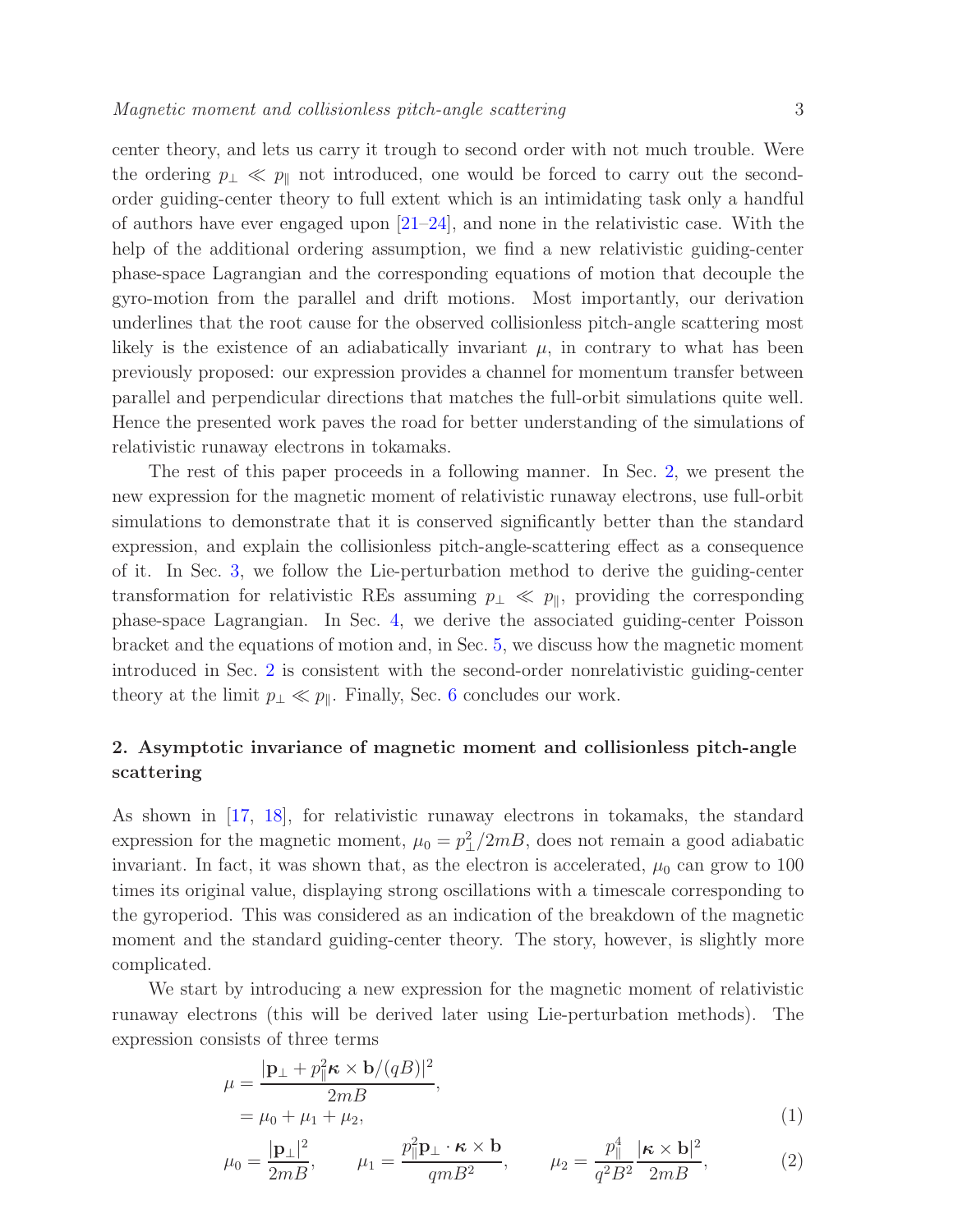where  $\mathbf{b} = \mathbf{B}/|B|$  is the magnetic field unit vector,  $\mathbf{p}_{\perp} = \mathbf{b} \times (\mathbf{p} \times \mathbf{b})$  is the kinetic momentum perpendicular to b,  $p_{\parallel} = \mathbf{p} \cdot \mathbf{b}$  is the momentum parallel to b, and  $\kappa = \mathbf{b} \cdot \nabla \mathbf{b}$ is the magnetic field-line curvature vector. The term  $\mu_1$  is familiar from the relativistic first-order guiding-center theory and we expect that  $\mu_2$  would be found the same way lurking at second order. It is, however, a devious task to carry out the second order theory to full extent. The only second order expression for  $\mu$  we are aware of was derived using the guiding-center automation algorithm [\[22\]](#page-16-8) in the nonrelativistic case. Assuming that the expression in [\[22](#page-16-8)] would generalize to the relativistic case, it would coincide with our  $\mu_2$  assuming the additional ordering  $p_\perp \ll p_\parallel$ . Note that while our expression was derived for a relativistic case, it is strictly valid only if  $p_{\perp} \ll p_{\parallel}$  is assumed.

To illustrate the behavior of the new  $\mu$ , we carry out full-orbit simulations with an advanced phase-space volume-conserving algorithm [\[17](#page-16-1)]. The simulations are conducted with parameters similar to the EAST tokamak: major radius  $R_0 = 1.7$  m, safety factor  $q = 2$ , central magnetic field  $B_0 = 3$  T. The initial parallel and perpendicular momentum of the test runaway electron are set to  $p_{\parallel 0} = 5mc$  and  $p_{\perp 0} = mc$  respectively, and the toroidal electric field is  $E = 0.2 \text{ V/m}$ . The initial position of the test electron is  $R = 1.8$  m and  $Z = 0.0$  m, which is close to the magnetic axis.

In Fig. [1,](#page-3-0) the panel (a) depicts the time evolution of the test runaway electron's parallel momentum  $p_{\parallel}$ , which keeps growing in time due to the electric field acceleration, and panel (b) shows the corresponding evolution of  $\rho_{\parallel}/R_0$ , which characterizes the validity of the guiding-center approximation. As is clear, the quantity  $\rho_{\parallel}/R_0$  grows large, indicating that the standard guiding-center theory likely breaks down, and that higherorder contributions are necessary to recover valid asymptotic guiding-center motion and an adiabatic invariant corresponding to  $\mu$ .



<span id="page-3-0"></span>**Figure 1.** The time evolution of  $p_{\parallel}$  (a) and  $\rho_{\parallel}/R_0$  (b) for the test electron.

The evolution of  $\mu$ , as defined in Eqs. [\(1-](#page-2-1)[2\)](#page-2-2), is illustrated in Fig. [2](#page-4-0) and Fig. [3](#page-4-1) until 1.0s and 3.5s respectively, with contributions from  $\mu_0$ ,  $\mu_1$ , and  $\mu_2$  separated. The standard magnetic moment  $\mu_0$  clearly is not conserved at all and experiences strong oscillations and drift, in agreement with the previous studies presented at [\[17](#page-16-1)].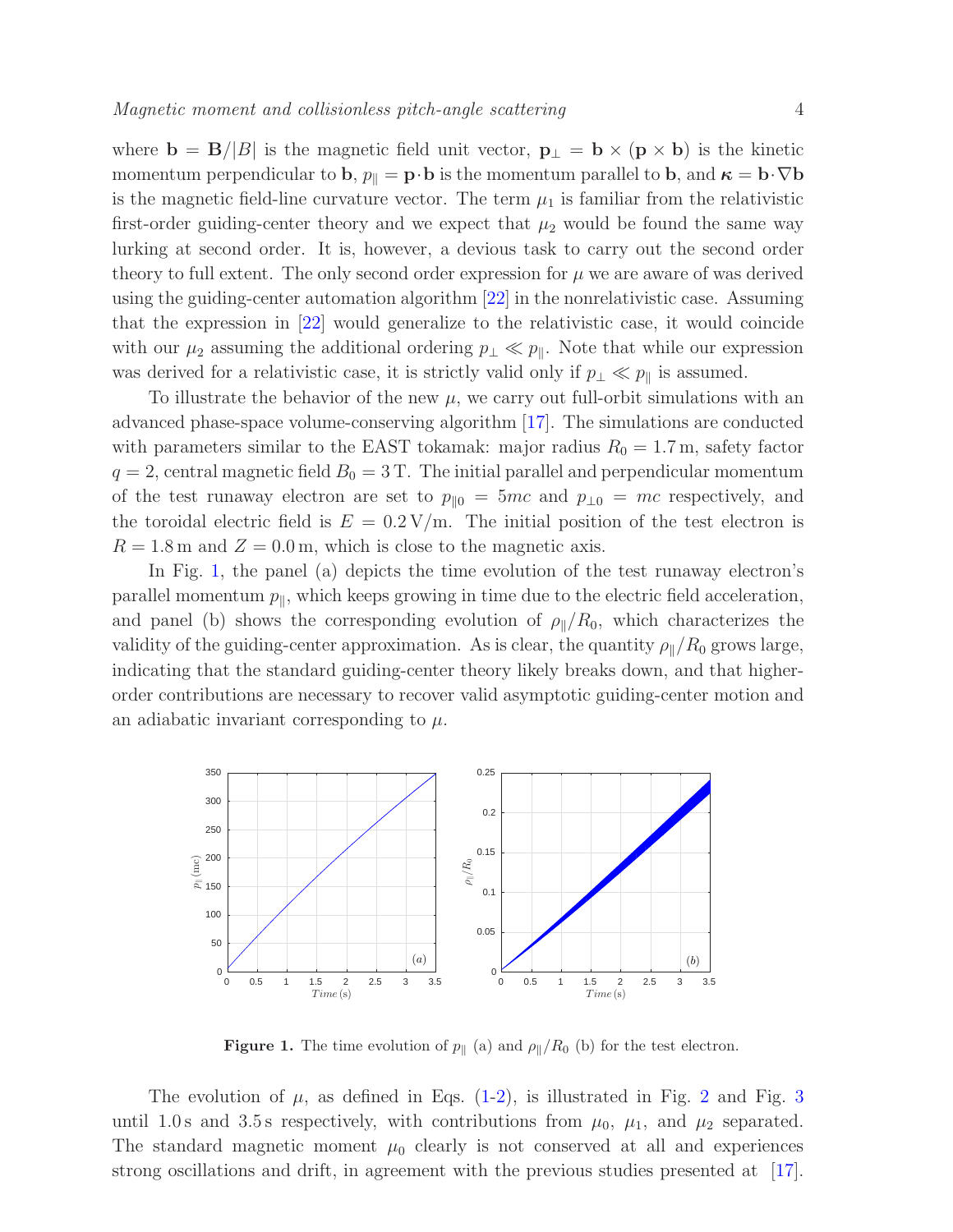The expression  $\mu = \mu_0 + \mu_1 + \mu_2$ , however, experiences orders of magnitudes smaller deviations and drift from its original value. Nevertheless, if the simulation is carried until several seconds, also this expression starts to oscillate and drift significantly as  $\rho_{\parallel}/R_0$ becomes larger and breaks the second-order guiding-center theory. As the sequence  $\mu_0, \mu_0 + \mu_1, \mu_0 + \mu_1 + \mu_2$  clearly displays convergence, the simulations indicate that an asymptotic invariant could well exist but one would need to use even higher-order theory to find an expression valid for times scales of seconds.



<span id="page-4-0"></span>**Figure 2.** (a) The time evolution of  $\mu_0$ ,  $\mu_1$ ,  $\mu_2$ , and the new magnetic moment  $\mu$ which is the sum of them, from 0 to 1s. (b) A zoomed-in of the time evolution of  $\mu$ .



<span id="page-4-1"></span>**Figure 3.** (a) The time evolution of  $\mu_0$ ,  $\mu_1$ ,  $\mu_2$ , and  $\mu$ , from 0 to 3.5s. (b) A zoomed-in of the time evolution of  $\mu$ .

To explain the observed pitch-angle-scattering effect, we first note that the quasiconservation of the higher-order magnetic moment provides a channel for converting parallel momentum to perpendicular momentum. As indicated in Eq.  $(1)$ ,  $\mu$  depends on both  $\mathbf{p}_{\perp}$  and  $p_{\parallel}$ . Given that for REs,  $p_{\parallel}$  will keep growing because of the electric field acceleration, then, to make  $\mu$  an invariant,  $p_{\perp}$  will also grow. Furthermore, we can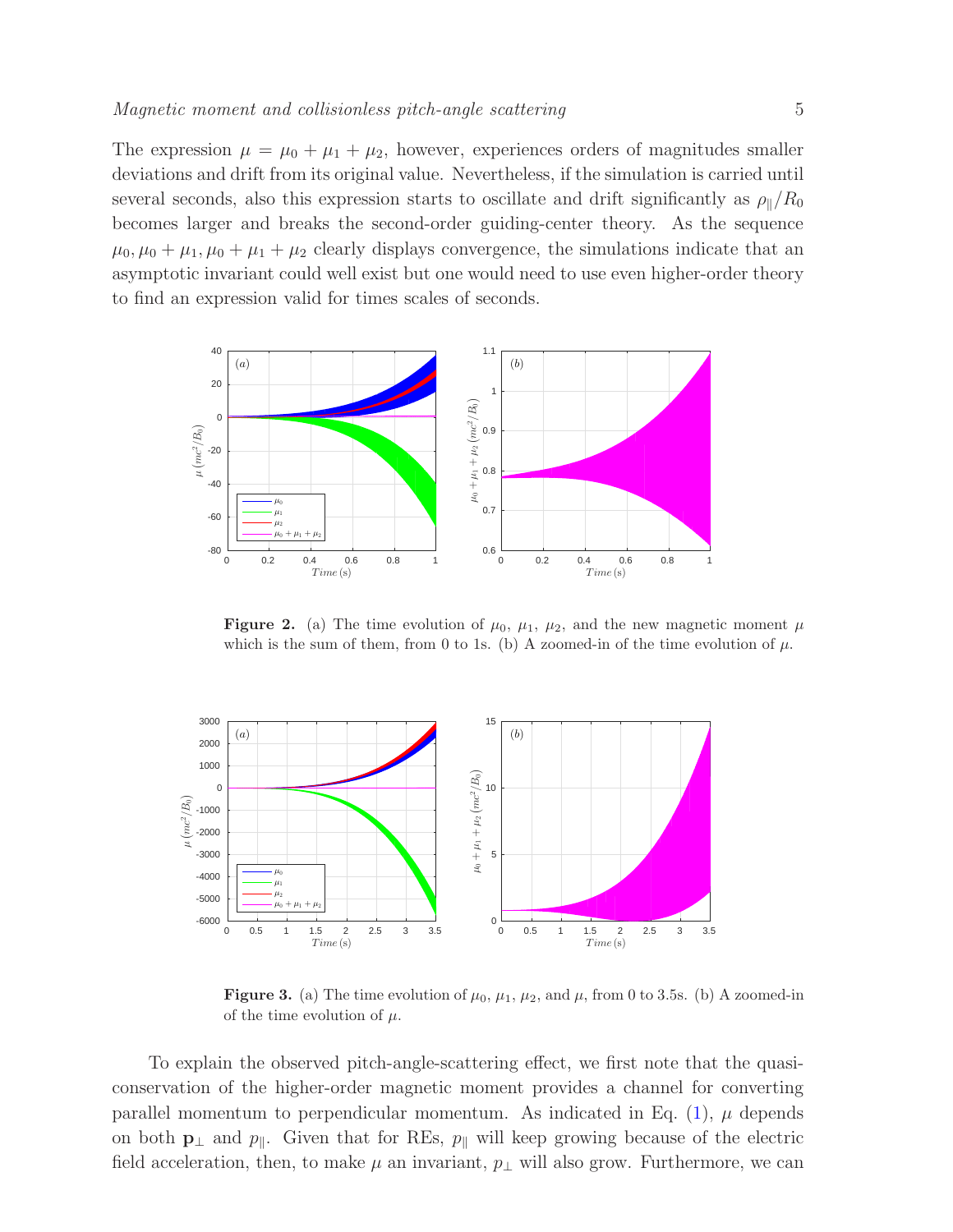solve Eq. [\(1\)](#page-2-1) for  $p_{\perp}$  in terms of  $p_{\parallel}$  and  $\mu$  according to

<span id="page-5-2"></span>
$$
p_{\perp} = \sqrt{\left(p_{\parallel}^2 \frac{\kappa \times \mathbf{b}}{qB}\right)^2 + 2\mu mB + p_{\parallel}^2 \frac{|\kappa \times \mathbf{b}|}{qB} \sqrt{2\mu mB} \cos \theta},\tag{3}
$$

where  $\theta$  is the angle between  $\kappa \times \mathbf{b}$  and  $\mathbf{p}_{\perp} + p_{\parallel}^2 \kappa \times \mathbf{b}/(qB)$ . If we ignore the cross product term assuming it is an oscillatory term, we can get an approximate value  $p'$ ,

$$
p'_{\perp} = \sqrt{\left(p_{\parallel}^2 \frac{\kappa \times \mathbf{b}}{qB}\right)^2 + 2\mu mB}.
$$
\n(4)

The value of  $p_{\perp}/p_{\parallel}$  and  $p'_{\perp}/p_{\parallel}$  as functions of time from the full-orbit simulation is plotted in Fig. [4,](#page-5-1) which characterize the pitch-angle of the electrons. Despite the oscillatory part, the values of these two quantities are very close even after the guiding-center ordering breaks down. According to the results shown in Fig. [4,](#page-5-1) the increase of  $p_{\perp}$ and pitch-angle from the full-orbit simulation can be explained through the conservation of  $\mu$  in Eq. [\(1\)](#page-2-1) to a large extent. This gives an explanation of the collisionless pitch-angle scattering observed in [\[17](#page-16-1), [18](#page-16-2)]. This scattering effect can be important for the dynamics of runaway electrons, including their radiation effects, the energy distribution and the coupling to plasma MHD behaviors.



<span id="page-5-1"></span>**Figure 4.** The change of  $p_{\perp}/p_{\parallel}$  and  $p'_{\perp}/p_{\parallel}$  with time for the test electron.

#### <span id="page-5-0"></span>3. Guiding-center transformation for relativistic runaway electrons

In this section we introduce a guiding-center transformation for relativistic runaway electrons. The transformation is based on the non-canonical Hamiltonian mechanics approach using Lie perturbation method [\[15](#page-16-3), [19](#page-16-4), [20\]](#page-16-5), which is based on the guidingcenter ordering. By doing an infinitesimal transformation of the coordinates through a generating function G, we manage to remove the rapid gyro motion from both the Lagrangian and the Hamiltonian. We will show that in order to achieve such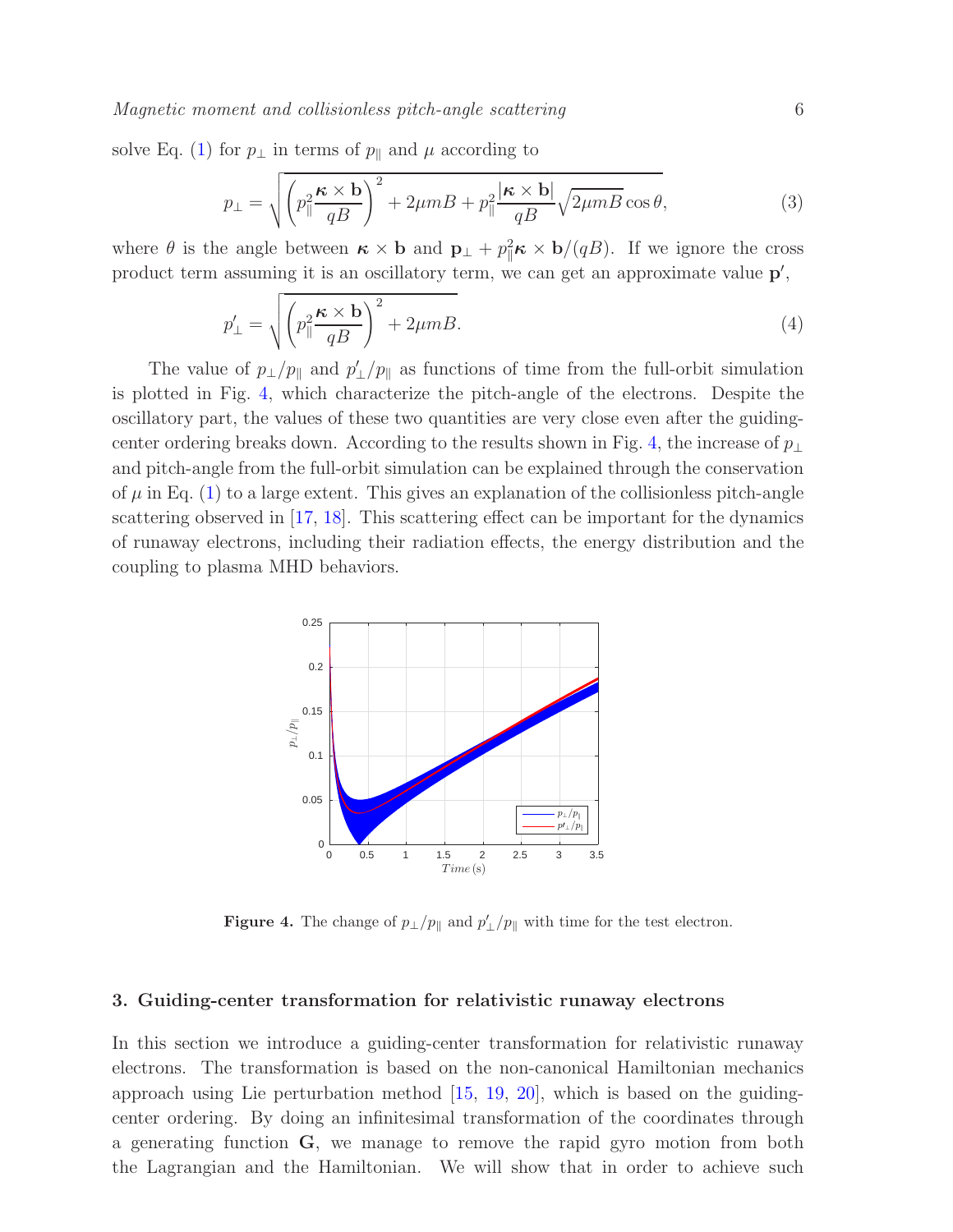We begin with the Lagrangian in the local particle coordinates  $(x, p)$ . The Poincaré-Cartan-Einsteinphase-space-time one-form for a charged particle in the magnetic field can be written as

$$
\gamma = q\mathbf{A} \cdot d\mathbf{x} + \mathbf{p} \cdot d\mathbf{x} - wdt,\tag{5}
$$

where  $\bf{A}$  is the vector potential of the magnetic field  $\bf{B}$ .  $\bf{p}$  is the kinetic momentum of the particle.  $w$  is the particle energy. We can also write the relativistic particle Hamiltonian h as  $[16]$ ,

$$
h = mc^2 \sqrt{1 + p^2/m^2 c^2} - w.
$$
\n(6)

Since the guiding-center transformation is an infinitesimal transformation, we need to introduce the a small parameter  $\epsilon$ . According to guiding-center ordering,  $\rho_{\parallel}/L \ll 1$ ,  $\rho_{\perp}/L \ll 1$ . In addition, for many of the runaway electrons, the condition  $p_{\parallel} \gg p_{\perp}$  is true. Therefore, we set

<span id="page-6-0"></span>
$$
\frac{\rho_{\parallel}}{L} = \epsilon, \qquad \frac{p_{\perp}}{p_{\parallel}} = \epsilon. \tag{7}
$$

A result from the above ordering is

$$
\frac{\rho_{\perp}}{L} = \epsilon^2. \tag{8}
$$

The reason we use the same  $\epsilon$  for both ratios are as follows. As shown in Eq. [\(3\)](#page-5-2), for RE with momentum dominated by  $p_{\parallel}$ , the second and the third terms on the right-hand-side are ignorable compared to the first one. In this case the value of  $p_{\perp}/p_{\parallel}$  is the same of  $\rho_{\parallel}/L$ . This can also be illustrated by comparing Fig. [1](#page-3-0) (b) and Fig. [4](#page-5-1) for the later time part.

The phase-space-time one-form can then be expanded as

$$
\gamma = \gamma_0 + \epsilon \gamma_1 + \epsilon^2 \gamma_2 + \dots,\tag{9}
$$

where

center theory.

$$
\gamma_0 = q\mathbf{A} \cdot d\mathbf{x} + p_{\parallel} \mathbf{b} \cdot d\mathbf{x} - wdt,\tag{10}
$$

$$
\gamma_1 = \mathbf{p}_\perp \cdot d\mathbf{x},\tag{11}
$$

$$
\gamma_2 = 0.\tag{12}
$$

Similarly, the Hamiltonian can be expanded as

$$
h = h_0 + \epsilon h_1 + \epsilon^2 h_2 + \dots,\tag{13}
$$

where

$$
h_0 = mc^2 \sqrt{1 + p_{\parallel}^2 / m^2 c^2} - w,\tag{14}
$$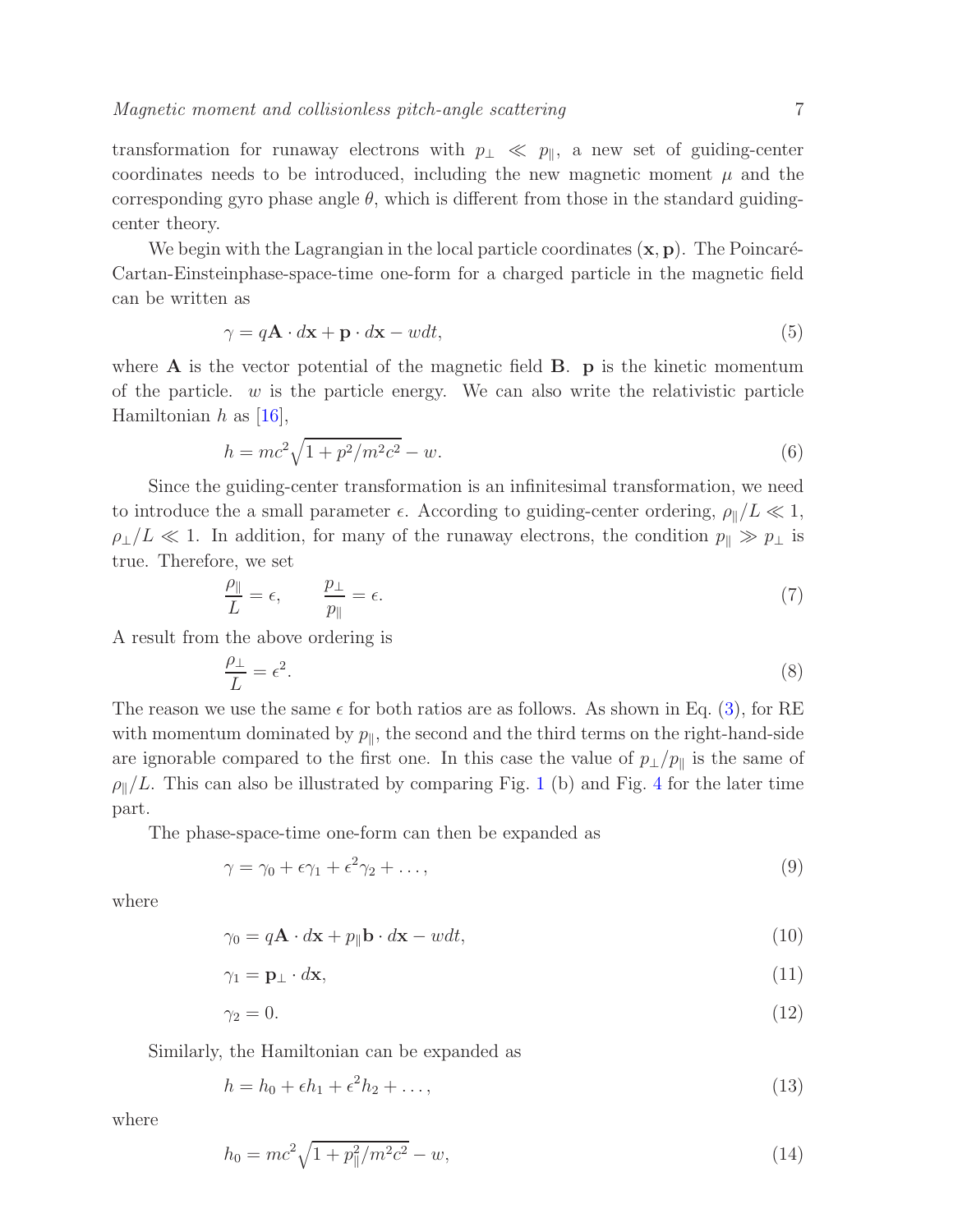$$
h_1 = 0,\t\t(15)
$$

$$
h_2 = \frac{p_\perp^2}{2m\sqrt{1 + p_\parallel^2/m^2c^2}}.\tag{16}
$$

We now use the Lie perturbation method to find the guiding-center transformation and the new phase-space-time one-form. The Lie-transform push-forward operator is defined as,

$$
T^{-1} = \exp(-\sum_{n} \epsilon^n \mathcal{L}_{\mathbf{G}_n}) = 1 - \epsilon \mathcal{L}_{\mathbf{G}_1} - \epsilon^2 L_{\mathbf{G}_2} + \frac{1}{2} \epsilon^2 L_{\mathbf{G}_1}^2 + \dots
$$
 (17)

where  $\mathcal{L}_{\mathbf{G}_n}$  is the Lie-derivative generated by a vector field  $\mathbf{G}_n$ . The Lie derivative of a one-form can be calculated as

$$
\mathcal{L}_{\mathbf{G}}\gamma = i_{\mathbf{G}} \cdot d\gamma + d(i_{\mathbf{G}} \cdot \gamma),\tag{18}
$$

where  $i$  is the contraction operator and  $d$  is the exterior derivative.

The guiding-center transformation of the phase-space-time one-form and the Hamiltonian is

$$
\Gamma = T^{-1}\gamma = \Gamma_0 + \epsilon \Gamma_1 + \epsilon^2 \Gamma_2 \tag{19}
$$

$$
H = T^{-1}h = H_0 + \epsilon H_1 + \epsilon^2 H_2 \tag{20}
$$

The expressions for the first order terms are simply,

$$
\Gamma_0 = \gamma_0 = q\mathbf{A}(\mathbf{X}) \cdot d\mathbf{X} + p_{\parallel} \mathbf{b}(\mathbf{X}) \cdot d\mathbf{X} - wdt
$$
\n(21)

$$
H_0 = h_0 = mc^2 \sqrt{1 + p_{\parallel}^2 / m^2 c^2} - w \tag{22}
$$

Here all the terms are evaluated in the guiding-center coordinates. To the zeroth order, we adopt  $X = x$  in the present study.

The first order term in the guiding-center one-form can be obtained as

$$
\Gamma_1 = \gamma_1 - (\mathcal{L}_{\mathbf{G}_1} \gamma_0)_1 + dS_1 \tag{23}
$$

$$
H_1 = -\mathcal{L}_{\mathbf{G}_1} h_0 \tag{24}
$$

where  $S_1$  is the gauge function.  $(\mathcal{L}_{\mathbf{G}_1}\gamma_0)_1$  is the term in  $(\mathcal{L}_{\mathbf{G}_1}\gamma_0)$  with the order of  $\epsilon$ . Direct calculation of the the Lie derivative reveals that

<span id="page-7-0"></span>
$$
\mathcal{L}_{\mathbf{G}}\gamma_0 = q\mathbf{B} \times \mathbf{G}^X \cdot d\mathbf{X} + G^{p_{\parallel}}\mathbf{b} \cdot d\mathbf{X} - \mathbf{G}^X \cdot \mathbf{b} dp_{\parallel} - p_{\parallel} \mathbf{G}^X \times \nabla \times \mathbf{b} \cdot d\mathbf{X} + d(i_{\mathbf{G}} \cdot \gamma_0),
$$
\n(25)

$$
\mathcal{L}_{\mathbf{G}}h_0 = \frac{p_{\parallel}/m}{\sqrt{1 + p_{\parallel}^2/m^2 c^2}} G^{p_{\parallel}}.
$$
\n(26)

Note that the last term in Eq. [\(25\)](#page-7-0) is an exact derivative and can be combined into the gauge term  $dS_1$ . According to the ordering  $\rho_{\parallel} \ll L$ , the fourth term  $p_{\parallel} \mathbf{G}^X \times \nabla \times \mathbf{b}$ on the right-hand-side is one order of magnitude smaller than the first term  $q\mathbf{B} \times \mathbf{G}^{X}$ . Therefore for the Lie derivative  $\mathcal{L}_{\mathbf{G}_1}\gamma_0$ , we will ignore the fourth term. The fourth term will be denoted as  $(\mathcal{L}_{\mathbf{G}_1} \gamma_0)_2$  and included  $\Gamma_2$  instead.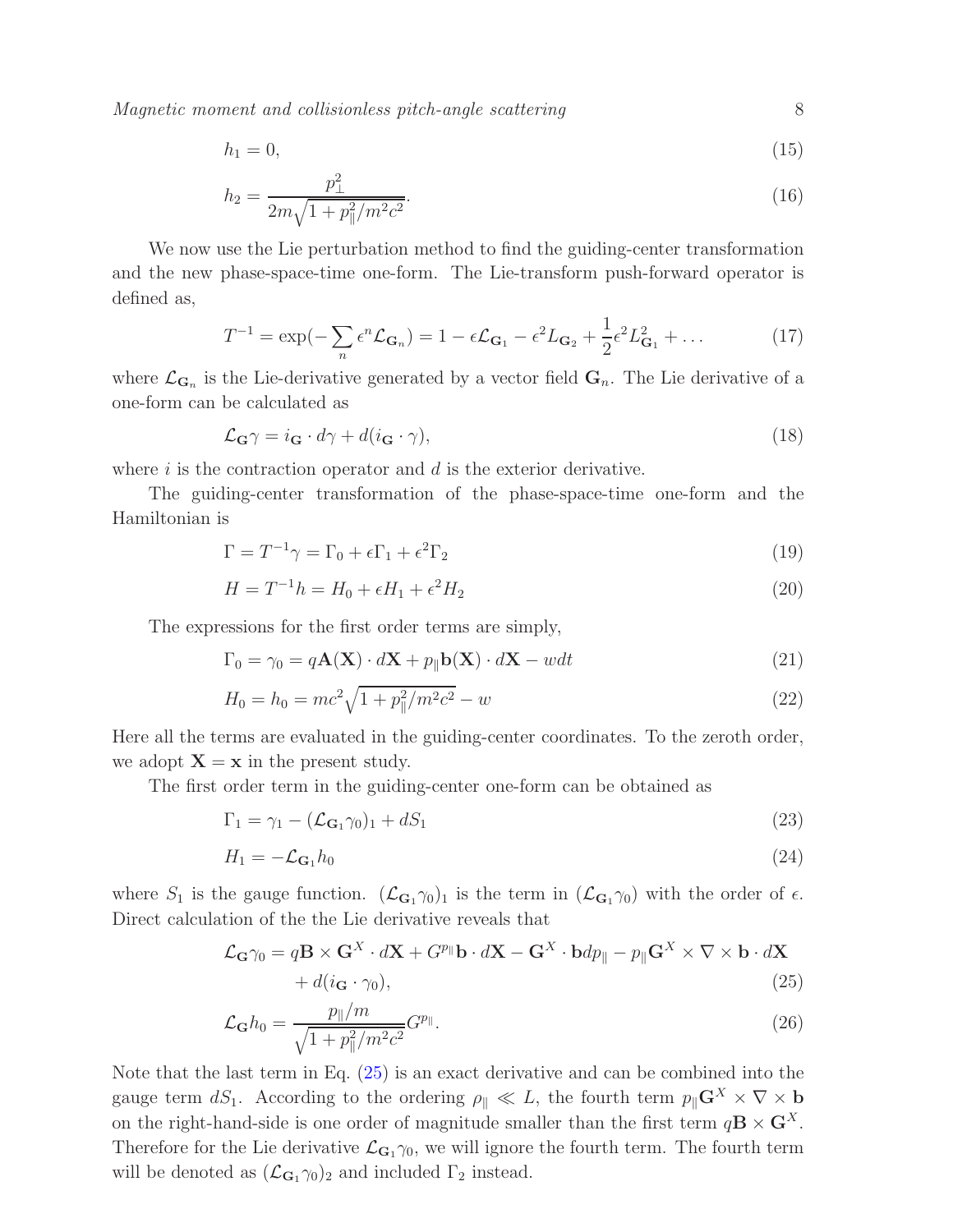Note that the  $\mathbf{p}_{\perp}$  term in  $\gamma_1$  is a rapid oscillatory term. To make  $\Gamma_1$  independent of gyro motion, we can choose

$$
\mathbf{G}_1^X = -\frac{\mathbf{p}_\perp \times \mathbf{b}}{qB} \tag{27}
$$

to cancel the  $\mathbf{p}_{\perp}$  term term. However, this is not the unique choice of  $\mathbf{G}_1^X$ . The term  $\mathbf{G}_1^X$  can also contain other terms that are independent of the gyro motion. Here we choose  $\mathbf{G}_1^X$  as

$$
\mathbf{G}_1^X = -\frac{(\mathbf{p}_\perp - \mathbf{p}_{\perp a}) \times \mathbf{b}}{qB},\tag{28}
$$

where

<span id="page-8-0"></span>
$$
\mathbf{p}_{\perp a} = -p_{\parallel}^2 \frac{\kappa \times \mathbf{b}}{qB},\tag{29}
$$

which is of the order  $\epsilon$  (the same as  $\mathbf{p}_{\perp}$ ). This transformation eliminates the gyro motion dependence in  $\Gamma_2$ , thus the other components of  $G_1$  are not necessary and can be set to zero. In terms of this,  $\Gamma_1$  and  $H_1$  can be written as

$$
\Gamma_1 = \mathbf{p}_{\perp a} \cdot d\mathbf{X} + d\sigma_1,\tag{30}
$$

$$
H_1 = 0,\t\t(31)
$$

where  $d\sigma_1$  includes the derivative of the gauge function,  $dS_1$ , and the other exact derivative terms.

The second order term in the guiding-center one-form can be calculated as

$$
\Gamma_2 = \gamma_2 - (L_{\mathbf{G}_1} \gamma_0)_2 - L_{\mathbf{G}_2} \gamma_0 - L_{\mathbf{G}_1} \gamma_1 + \frac{1}{2} L_{\mathbf{G}_1}^2 \gamma_0 + dS_2,
$$
  
=  $\gamma_2 - (L_{\mathbf{G}_1} \gamma_0)_2 - L_{\mathbf{G}_2} \gamma_0 - \frac{1}{2} L_{\mathbf{G}_1} \gamma_1 - \frac{1}{2} L_{\mathbf{G}_1} \Gamma_1 + dS'_2,$  (32)

$$
H_2 = h_2 - L_{\mathbf{G}_2} h_0,\tag{33}
$$

where  $S'_2 = S_2 - (1/2)i_{\mathbf{G}_1}dS_1$ . Note that in this expression, the  $L_{\mathbf{G}_1}\Gamma_1$  term will be of the order  $\epsilon^3$ , since both  $G_1^X$  and  $\Gamma_1$  are order  $\epsilon$ , and the Lie derivative will introduce another spatial gradient (Here we choose  $G_1$  to only contain  $G_1^X$ ). We first consider the second term  $(L_{\mathbf{G}_1} \gamma_0)_2$ , which is the fourth term in Eq. [\(25\)](#page-7-0) that we dropped previously,

$$
-p_{\parallel} \mathbf{G}_1^X \times \nabla \times \mathbf{b} \cdot d\mathbf{X} = -p_{\parallel} \tau \mathbf{G}_1^X \times \mathbf{b} \cdot d\mathbf{X} - p_{\parallel} \mathbf{G}_1^X \cdot \kappa \mathbf{b} \cdot d\mathbf{X},\tag{34}
$$

where  $\tau = \mathbf{b} \cdot \nabla \times \mathbf{b}$ . The third term  $L_{\mathbf{G}_2} \gamma_0$  can be calculated similar to Eq. [\(25\)](#page-7-0), and only the leading order terms are kept. For the fourth term,

$$
\mathcal{L}_{\mathbf{G}_1} d\gamma_1 = -\mathbf{G}_1^X \times \nabla \times \mathbf{p}_\perp \cdot d\mathbf{X} - \frac{\partial \mathbf{p}_\perp}{\partial p_\parallel} \cdot \mathbf{G}_1^X dp_\parallel - \frac{\partial \mathbf{p}_\perp}{\partial \mu} \cdot \mathbf{G}_1^X d\mu
$$

$$
-\frac{\partial \mathbf{p}_\perp}{\partial \theta} \cdot \mathbf{G}_1^X d\theta + d(i_{\mathbf{G}_1} \cdot d\gamma_1). \tag{35}
$$

Note that the first term will be of the order  $\epsilon^3$ , since both  $\mathbf{G}_1^X$  and  $\mathbf{p}_{\perp}$  are of the order  $\epsilon$ , and the spatial gradient will introduce another  $\epsilon$ . Therefore for  $\Gamma_2$  we will consider the other terms.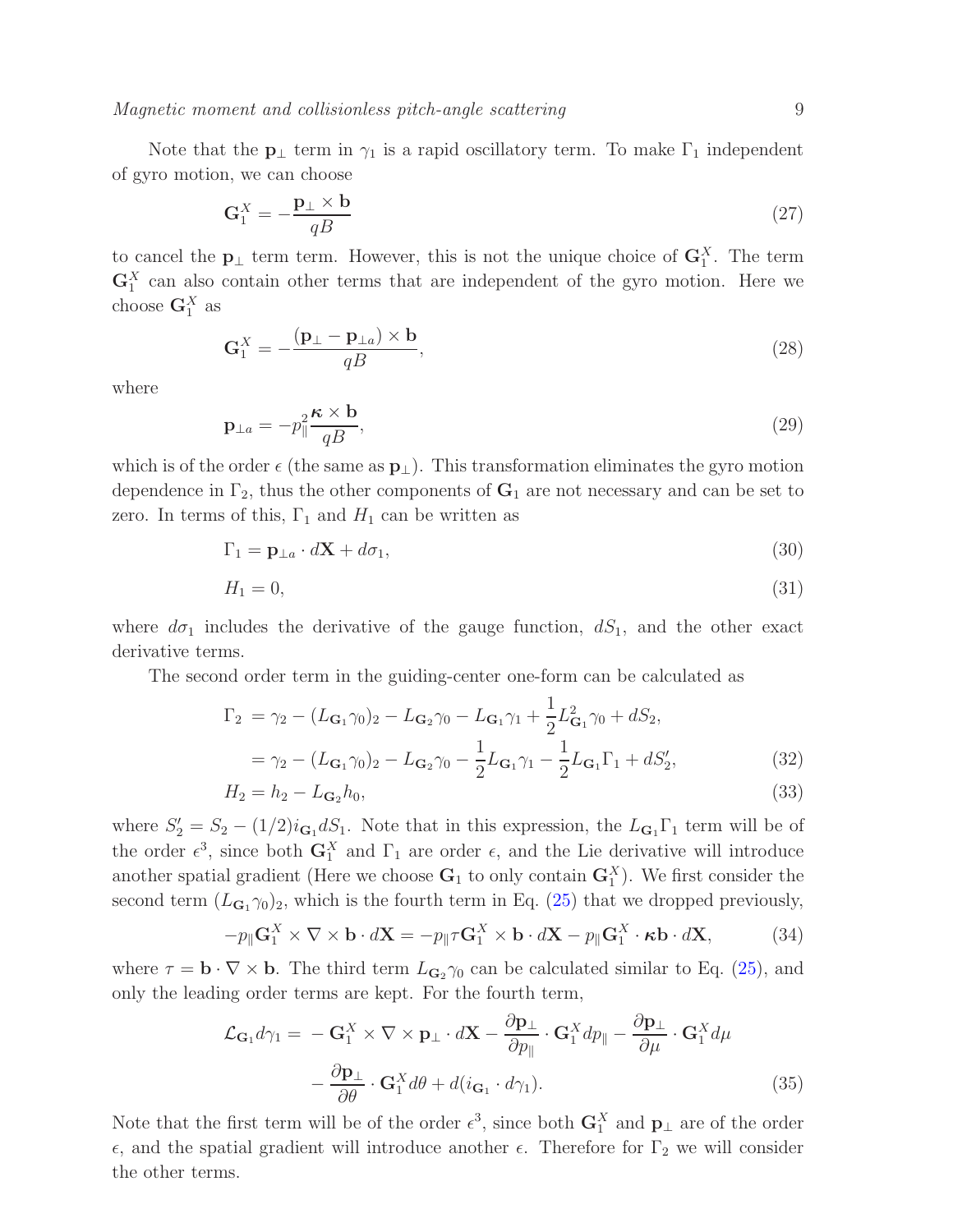Following the above derivations, the second-order guiding-center one-form can be written as

<span id="page-9-0"></span>
$$
\Gamma_2 = - (q\mathbf{B} \times \mathbf{G}_2^X + p_{\parallel} \tau \mathbf{G}_1^X \times \mathbf{b}) \cdot d\mathbf{X} - (G_2^{p_{\parallel}} + p_{\parallel} \mathbf{G}_1^X \cdot \boldsymbol{\kappa}) \mathbf{b} \cdot d\mathbf{X} - \left( \mathbf{G}_2^X \cdot \mathbf{b} - \frac{1}{2} \frac{\partial \mathbf{p}_{\perp}}{\partial p_{\parallel}} \cdot \mathbf{G}_1^X \right) dp_{\parallel} + \frac{1}{2} \frac{\partial \mathbf{p}_{\perp}}{\partial \mu} \cdot \mathbf{G}_1^X d\mu + \frac{1}{2} \frac{\partial \mathbf{p}_{\perp}}{\partial \theta} \cdot \mathbf{G}_1^X d\theta,
$$
 (36)

$$
H_2 = \frac{p_{\parallel}/m}{\sqrt{1 + p_{\parallel}^2/m^2 c^2}} G_2^{p_{\parallel}} + \frac{p_{\perp}^2}{2m\sqrt{1 + p_{\parallel}^2/m^2 c^2}}.
$$
\n(37)

To ensure that the term with  $\mathbf{b} \cdot d\mathbf{X}$  in  $\Gamma_2$  does not depend on gyro-motion, we can choose

$$
G_2^{p_{\parallel}} = -p_{\parallel} \mathbf{G}_1^X \cdot \boldsymbol{\kappa}.
$$
\n(38)

This choice will affect the Hamiltonian  $H_2$ , which involves two terms that both depend on the gyro motion. However, using Eq.  $(1)$  and Eq.  $(29)$ ,  $H_2$  can be written as,

$$
H_2 = \frac{\mu B}{\sqrt{1 + p_{\parallel}^2 / m^2 c^2}} + \frac{p_{\perp a}^2}{2m\sqrt{1 + p_{\parallel}^2 / m^2 c^2}},\tag{39}
$$

which becomes independent on  $\theta$ .

We now consider the  $d\mu$  and  $d\theta$  terms in  $\Gamma_2$ . According to Eq. [\(1\)](#page-2-1) and Eq. [\(29\)](#page-8-0),  $\mu$ measures the absolute value  $|\mathbf{p}_{\perp} - \mathbf{p}_{\perp a}|$ . In terms of that, we can choose  $\theta$  as the slope angle for the vector  $\mathbf{p}_{\perp} - \mathbf{p}_{\perp a}$ . The value of  $\mathbf{p}_{\perp}$  can be expressed as

$$
\mathbf{p}_{\perp} = \mathbf{p}_{\perp a} + \sqrt{2m\mu B} \hat{\perp}(\mathbf{X}, \theta), \tag{40}
$$

where  $\hat{\perp}(\mathbf{X}, \theta)$  is the unit vector characterizing the direction of  $\mathbf{p}_{\perp} - \mathbf{p}_{\perp a}$ . This relationship yields

$$
\frac{\partial \mathbf{p}_{\perp}}{\partial \theta} \cdot \mathbf{G}_1^X = (\mathbf{p}_{\perp} - \mathbf{p}_{\perp a}) \times \mathbf{b} \cdot \mathbf{G}_1^X = \frac{2m\mu}{q},\tag{41}
$$

and

$$
\frac{\partial \mathbf{p}_{\perp}}{\partial \mu} \cdot \mathbf{G}_1^X = \frac{\mathbf{p}_{\perp} - \mathbf{p}_{\perp a}}{2\mu} \cdot \mathbf{G}_1^X = 0.
$$
 (42)

For the  $d\mathbf{X}$  and  $dp_{\parallel}$  terms in Eq. [\(36\)](#page-9-0), we can choose

$$
\mathbf{G}_2^X = \frac{\tau p_{\parallel}}{qB} \mathbf{G}_1^X - \frac{p_{\parallel} \kappa \times \mathbf{b}}{qB} \cdot \mathbf{G}_1^X \mathbf{b},\tag{43}
$$

to make both terms vanish. After these simplifications,  $\Gamma_2$  can be rewritten as

$$
\Gamma_2 = \frac{m\mu}{q} d\theta. \tag{44}
$$

Thus

$$
\Gamma = \Gamma_0 + \epsilon \Gamma_1 + \epsilon^2 \Gamma_2 + \dots
$$
  
\n
$$
= q\mathbf{A} \cdot d\mathbf{X} + p_{\parallel} \mathbf{b} \cdot d\mathbf{X} - \epsilon p_{\parallel}^2 \frac{\kappa \times \mathbf{b}}{qB} \cdot d\mathbf{X} + \epsilon^2 \frac{m\mu}{q} d\theta - w dt + \dots
$$
  
\n
$$
H = H_0 + \epsilon H_1 + \epsilon^2 H_2 + \dots
$$
  
\n
$$
= \gamma_r mc^2 - w + \dots
$$
\n(45)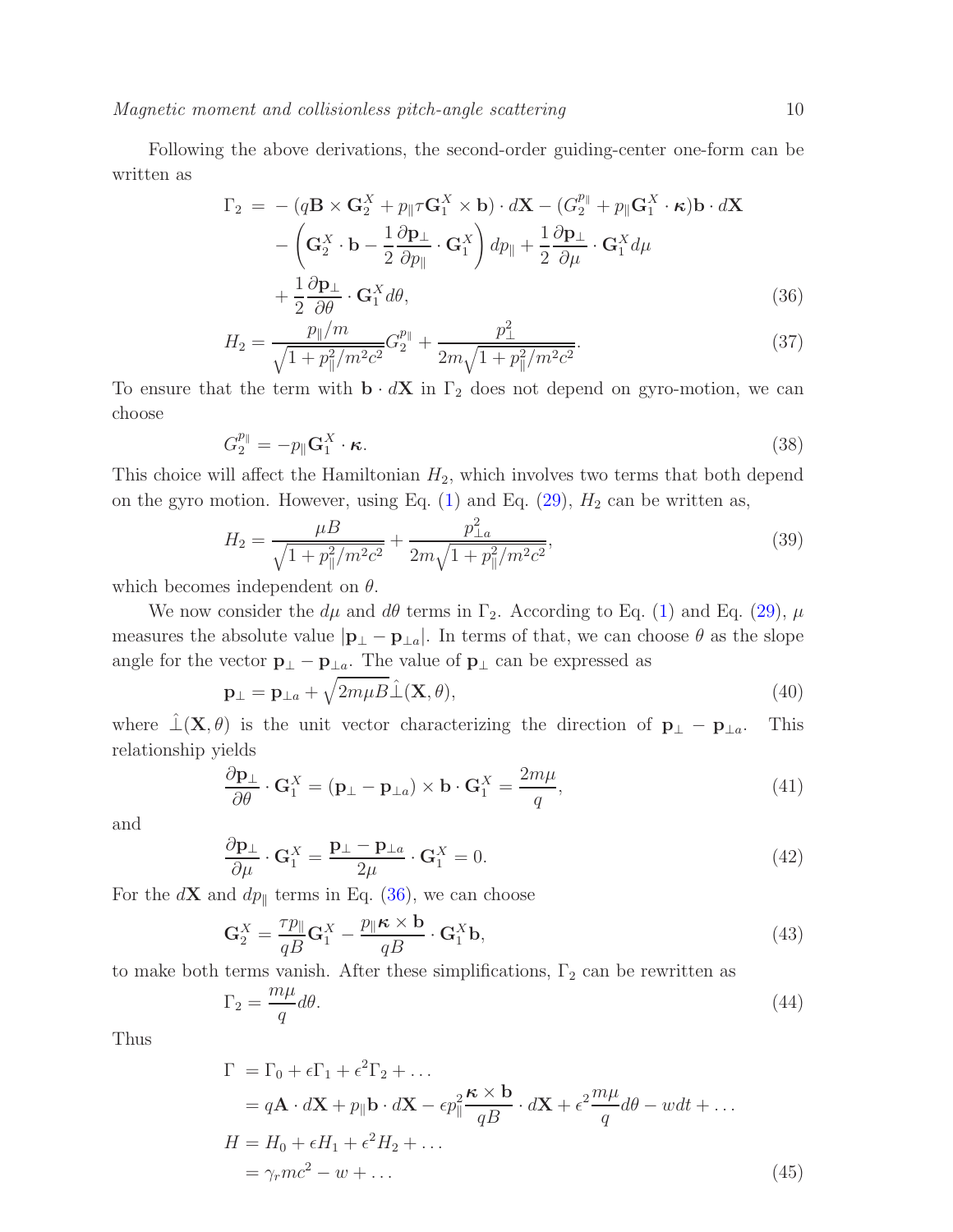where

$$
\gamma_r = \sqrt{1 + \frac{p_{\parallel}^2 \left[1 + \epsilon^2 p_{\parallel}^2 \kappa^2 / (q^2 B^2)\right] + 2\epsilon^2 m \mu B}{m^2 c^2}}
$$
(46)

is the Lorentz factor in the guiding-center coordinates. In this derivation, we put the terms into the square root by introducing correction terms of higher order.

In the above derivation we didn't include the effects of electric potential in the phase-space-time one form. Although the acceleration from electric force is very important for REs, the acceleration is mainly due to the inductive electric field instead of static one, which can be described by the change of the magnetic field vector potential with time,  $\partial \mathbf{A}/\partial t$ . The static electric field and the potential energy associated with it can be regarded as a high order term in the particle Hamiltonian, compared to the kinetic energy. Therefore we can set the electric potential energy,  $q\Phi$ , as a high-order term  $\epsilon^2$  in the guiding-center Hamiltonian,

$$
H = \gamma_r mc^2 + q\Phi - w + \dots \tag{47}
$$

#### <span id="page-10-0"></span>4. Equation of motion of guiding-center coordinates

Using the symplectic part of the phase-space-time one form, we can derive the guidingcenter Poisson bracket for relativistic runaway electrons [\[16](#page-16-0), [25](#page-16-9)],

$$
\{F, G\}_{gc} = \frac{q}{m} \left( \frac{\partial F}{\partial \theta} \frac{\partial G}{\partial \mu} - \frac{\partial F}{\partial \mu} \frac{\partial G}{\partial \theta} \right) \n+ \frac{\mathbf{B}^*}{B^*_{\parallel}} \cdot \left( \nabla^* \frac{\partial G}{\partial p_{\parallel}} - \frac{\partial F}{\partial p_{\parallel}} \nabla^* G \right) - \frac{\mathbf{b}^*}{q B^*_{\parallel}} \cdot \nabla^* F \times \nabla^* G \n+ \left( \frac{\partial F}{\partial w} \frac{\partial G}{\partial t} - \frac{\partial F}{\partial t} \frac{\partial G}{\partial w} \right),
$$
\n(48)

where

$$
\mathbf{A}^* = \mathbf{A} + \frac{p_{\parallel}}{q} \mathbf{b} - p_{\parallel}^2 \frac{\kappa \times \mathbf{b}}{q^2 B},\tag{49}
$$

$$
\mathbf{B}^* = \nabla \times \mathbf{A}^*,\tag{50}
$$

$$
\mathbf{b}^* = \mathbf{b} - 2p_{\parallel} \frac{\kappa \times \mathbf{b}}{qB},\tag{51}
$$

$$
B_{\parallel}^* = \mathbf{B}^* \cdot \mathbf{b}^*.
$$
 (52)

$$
\nabla^* = \nabla - q \frac{\partial \mathbf{A}^*}{\partial t} \frac{\partial}{\partial w} \tag{53}
$$

Base on that, we can obtain the Hamiltonian equation of motion for each coordinate. We find that, to the leading order,

$$
\dot{\mathbf{X}} = \{\mathbf{X}, H\}_{gc} = \frac{p_{\parallel}^{*}}{\gamma_r m} \frac{\mathbf{B}^*}{B_{\parallel}^*} + \frac{\mathbf{b}^*}{q B_{\parallel}^*} \times \left(\nabla H + \frac{\partial \mathbf{A}^*}{\partial t}\right),\tag{54}
$$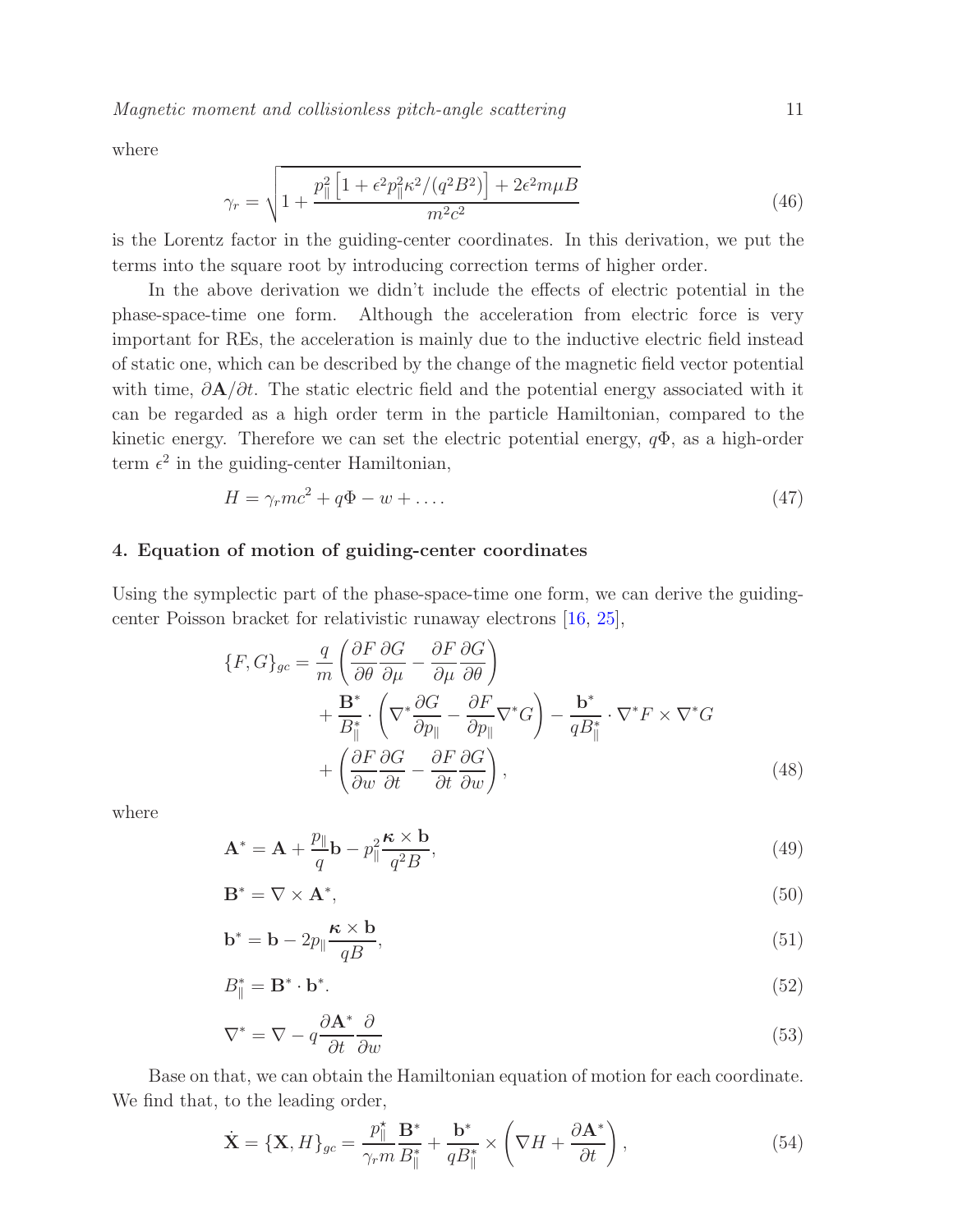$\alpha$ 

$$
\dot{p}_{\parallel} = \{p_{\parallel}, H\}_{gc} = -\frac{\mathbf{B}^*}{B_{\parallel}^*} \cdot \left(\nabla H + \frac{\partial \mathbf{A}^*}{\partial t}\right),\tag{55}
$$

$$
\dot{\mu} = {\mu, H}_{gc} = 0,\tag{56}
$$

$$
\dot{\theta} = \{\theta, H\}_{gc} = \frac{qB}{\gamma_r m},\tag{57}
$$

where

$$
p_{\parallel}^{\star} = p_{\parallel} + 2p_{\parallel}^3 \frac{\kappa^2}{q^2 B^2},\tag{58}
$$

$$
\nabla H = \frac{1}{\gamma_r} \left( \mu \nabla B + \frac{p_{\parallel}^4}{2mq^2} \nabla \frac{\kappa^2}{B^2} \right) + q \nabla \Phi. \tag{59}
$$

Note that both the Possion bracket and the equations of motion are very similar to those of standard guiding-center coordinates [\[16\]](#page-16-0), and the difference are all higher order corrections. This means that most of the established frameworks of guiding-center simulation can be applied to runaway electron studies in the lower energy regime (so that the guiding-center ordering still holds) with slight modifications, and can be used to study the runaway electron dynamics in tokamaks like the case in Sec. [2.](#page-2-0) However, for highly energetic runaway electrons, the guiding-center ordering  $\rho_{\parallel} \ll L$  will not hold any more because of the Lorentz factor. In this case, one has to rely on full-orbit simulation model to study the dynamics of runaway electrons.

## <span id="page-11-0"></span>5. Comparison with higher order terms of magnetic moment in standard guiding-center theory

It is realized in the derivation in Sec. [3](#page-5-0) that the difference of the new guiding-center coordinates from the standard ones, including the new magnetic moment, is caused by a new ordering  $p_{\perp} \sim \epsilon p_{\parallel}$ . In the standard derivation of guiding-center coordinates, the  $\mu_1$  and  $\mu_2$  terms in Eq. [\(1\)](#page-2-1) will only appear in the higher order corrections to  $\mu$ . In literature, there are very few instances of an explicit expression for the higher order correction to the magnetic moment. For a nonrelativistic particle such an expression can be found in Ref. [\[22](#page-16-8)]. It is likely that the expression can be generalized to be applicable for a relativistic particle by simply replacing any  $m\mathbf{v}$  with **p**.

As shown in [\[22\]](#page-16-8), the second order correction to  $\mu$  for arbitrary **p** and a general magnetic field is very complicated. However, after applying the runaway electron ordering  $(p_{\perp} \sim \epsilon p_{\parallel})$ , we find that most of the terms in  $\mu_1$  and  $\mu_2$  expressions in [\[22](#page-16-8)] are actually of  $O(\epsilon^3)$  or higher order, and the expression can be greatly simplified by omitting them.

By introducing the new ordering, the second order term in the  $\mu_1$  expression in [\[22](#page-16-8)] is

$$
\mu_1 = \frac{1}{qm|B|^2} \left( \frac{1}{4} \mathbf{p} \cdot \nabla \mathbf{b} \cdot (\mathbf{p} \times \mathbf{b})(\mathbf{p} \cdot \mathbf{b}) - \frac{5}{4} \mathbf{b} \times \boldsymbol{\kappa} \cdot \mathbf{p} (\mathbf{p} \cdot \mathbf{b})^2 \right),
$$
  
= 
$$
\frac{\mathbf{p}_\perp \cdot (\boldsymbol{\kappa} \times \mathbf{b}) p_{\parallel}^2}{qmB^2} + O(\epsilon^3).
$$
 (60)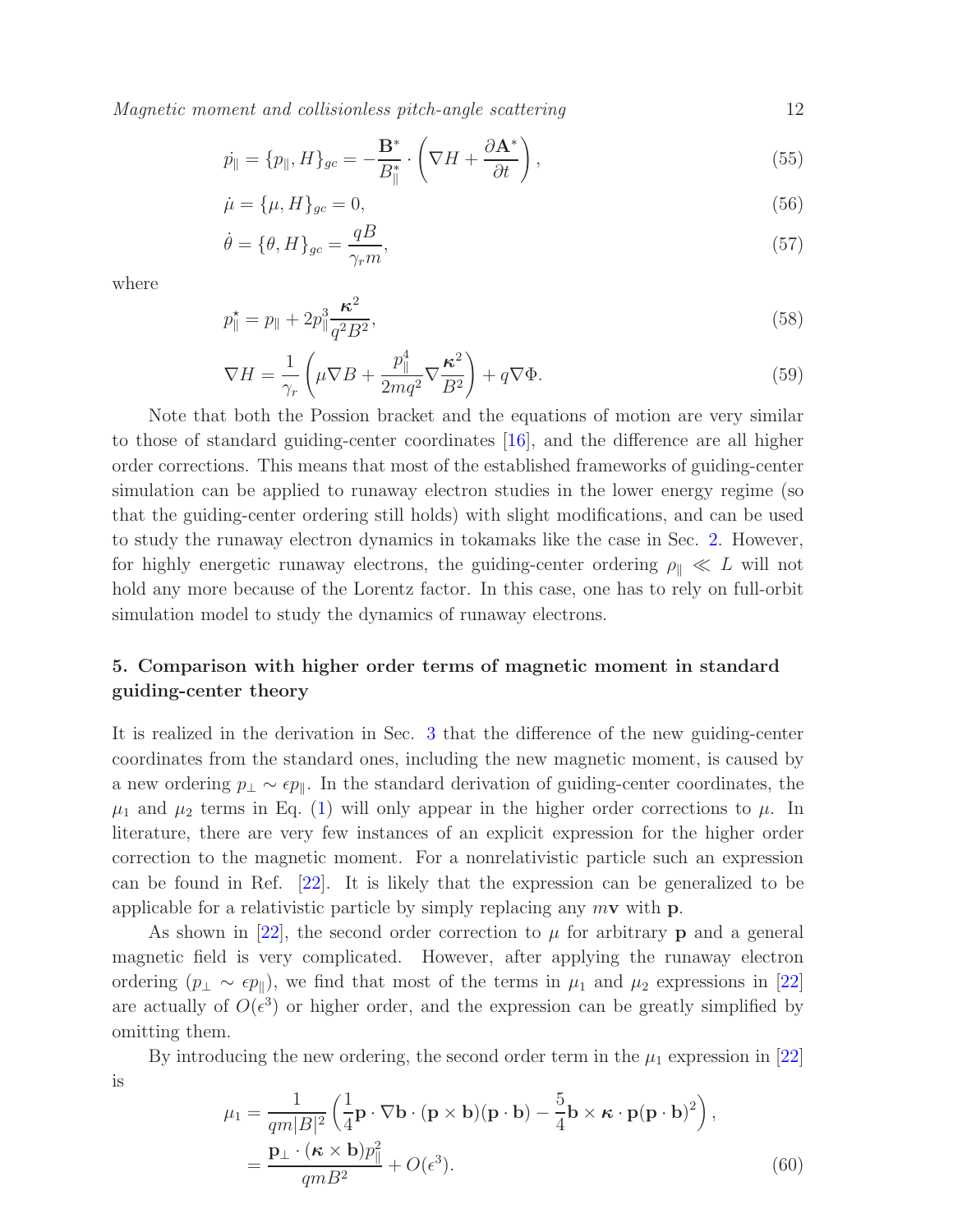The second order term in the  $\mu_2$  in [\[22\]](#page-16-8) is

$$
\mu_2 = \frac{1}{mq^2} \left[ \frac{p_{\parallel}}{6|B|^3} \mathbf{pp} : \nabla \nabla (\mathbf{b} \cdot \mathbf{p}) - \frac{29p_{\parallel}^2}{24|B|^3} \mathbf{\lambda} \cdot \mathbf{\lambda} + \frac{5p_{\parallel}^2}{12|B|^3} \mathbf{bp} : \nabla \nabla (\mathbf{b} \cdot \mathbf{p}) \right]
$$
  
+ 
$$
\frac{5p_{\parallel}^3}{3|B|^3} \mathbf{\lambda} \cdot \mathbf{\kappa} + \frac{5p_{\parallel}^3}{12|B|^3} \mathbf{bb} : \nabla \nabla (\mathbf{b} \cdot \mathbf{p}) + \frac{25p_{\parallel}^4}{24|B|^3} \mathbf{\kappa} \cdot \mathbf{\kappa} \right],
$$
  
= 
$$
\frac{p_{\parallel}^4 \kappa^2}{2mq^2 B^3} + O(\epsilon^3).
$$
 (61)

where  $\lambda = \mathbf{p} \cdot \nabla \mathbf{b}$ , and we have used the equation

$$
\mathbf{b} \cdot (\mathbf{b} \mathbf{b} : \nabla \nabla) \mathbf{b} = -\boldsymbol{\kappa} \cdot \boldsymbol{\kappa}.\tag{62}
$$

This equation can be proved using the fact that  $\mathbf{b} \cdot \mathbf{b} = 1$  is a constant. Therefore, with a small parameter  $\alpha$ ,

$$
\mathbf{b}(\mathbf{X} + \alpha \mathbf{b})^2 = \mathbf{b}(\mathbf{X})^2 + 2\alpha \mathbf{b} \cdot (\mathbf{b} \cdot \nabla)\mathbf{b} + \alpha^2 \mathbf{b} \cdot (\mathbf{b} \mathbf{b} : \nabla \nabla)\mathbf{b} + \alpha^2 [(\mathbf{b} \cdot \nabla)\mathbf{b}]^2 + O(\alpha^3).
$$
 (63)

Examining the terms with  $\alpha$  and  $\alpha^2$  reveals that

$$
\mathbf{b} \cdot \mathbf{\kappa} = 0,\tag{64}
$$

 $\mathbf{b} \cdot (\mathbf{b} \mathbf{b} : \nabla \nabla) \mathbf{b} + \boldsymbol{\kappa} \cdot \boldsymbol{\kappa} = 0.$  (65)

Combining  $\mu_0$  and  $\mu_1$ ,  $\mu_2$ ,

$$
\mu_0 + \mu_1 + \mu_2 = \frac{1}{2m} \left| \mathbf{p}_\perp + p_\parallel^2 \frac{\boldsymbol{\kappa} \times \mathbf{b}}{q} \right|^2.
$$
\n(66)

which is the same as Eq.  $(1)$ .

In this section we only consider the terms of  $\epsilon^2$  in  $\mu$  in the runaway electron guidingcenter ordering. For highly relativistic runaway electrons, the value of  $\epsilon$  becomes larger, and the higher order terms can become more important. This is the reason that the value of  $\mu$  can deviate from its original value in the later time in Fig. [3.](#page-4-1) The significance of these high order correction terms indicates the breakdown of the guiding-center approximation, as discussed in [\[17](#page-16-1)].

#### <span id="page-12-0"></span>6. Conclusion

In this paper we show that for runaway electrons, the breakdown of lowest magnetic magnetic moment in standard guiding-center theory as an adiabatic invariant can be partly addressed by introducing a new expression of magnetic moment, assuming that the guiding-center ordering is still valid. The new magnetic moment includes correction terms depending on  $p_{\parallel}$  and the magnetic field curvature, which can be found in the higher order corrections of  $\mu$  in the standard guiding-center theory. Using the fact that runaway electrons have anisotropic distribution in momentum space  $(p_\perp \ll p_\parallel)$ , we successfully derived a new set of guiding-center coordinates and the corresponding phase-space-time one-form for runaway electrons, including the new expression for magnetic moment. In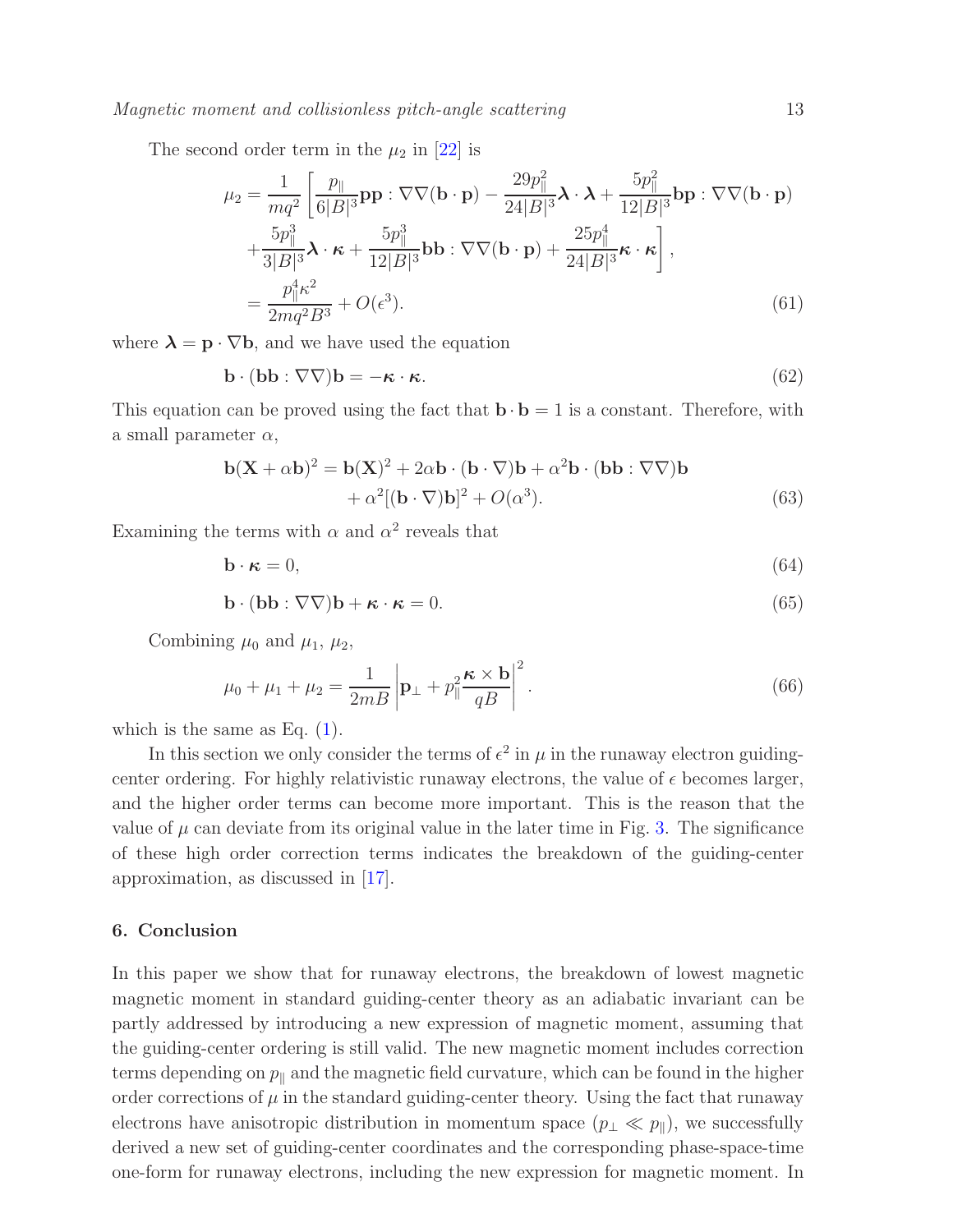addition, with the help of a full-orbit particle simulation model, we show that the new expression for magnetic moment is conserved much better than the standard magnetic moment.

Using the new expression for  $\mu$  and assuming it is a good invariant, we explain the collisionless pitch-angle scattering found previously [\[17](#page-16-1), [18](#page-16-2)]. This explanation does not violate the guiding-center ordering, implying that a simulation model based on the guiding-center approximation can still be applied to study runaway electrons in certain cases. Using the non-canonical Hamiltonian approach, we derived a new Poisson bracket and a new set of equations of motion for guiding-center coordinates, which can be used to develop a guiding-center simulation framework for runaway electrons. However, the work presented will be invalid for runaway electron with extremely high energy ( $> 80$ MeV), for which the presented second-order guiding-center theory breaks down. In this case a full-orbit particle simulation is required.

In addition to the breakdown of guiding-center approximation, the conservation of magnetic moment can also be violated through dissipative forces, including the collisions and radiation forces. For relativistic runaway electrons, the collisional effects are weak, but the radiation effects including synchrotron radiation [\[26](#page-16-10)[–29](#page-16-11)] and bremsstrahlung [\[30,](#page-16-12) [31\]](#page-16-13) can be significant since the radiation power increases with particle energy. Fortunately, the radiation effects can be addressed within the guidingcenter framework, by transforming the radiation forces from particle coordinates to guiding-center coordinates [\[25](#page-16-9)]. Note that in [\[25](#page-16-9)], the radiation reaction effects due to particle gyro-motion is transformed to guiding-center coordinates, but the radiation effects due to magnetic field curvature is missing since the transformation is only taken to the first order. In order to capture this effect, one can use the runaway electron guiding-center ordering in Eq. [\(7\)](#page-6-0) and the guiding-center coordinates introduced in this paper to transform the radiation force. This will be discussed in future.

#### Acknowledgments

Chang Liu wants to thank Joshua W. Burby and Alain J. Brizard for fruitful discussions. This work has received funding from the Department of Energy under Grant No. DE-SC0016268 and DE-AC02-09CH11466.

#### Appendix A. Proof of uniqueness of  $\mu$

In the previous derivations, we first introduce the definition of  $\mu$  (Eq. [\(1\)](#page-2-1)) and then show it is a good candidate of magnetic moment. In this section, we illustrates that in order to get the desired form of  $\Gamma$ , this choice of  $\mu$  is unique.

We start from the  $d\mu$  and  $d\theta$  terms in Eq. [\(36\)](#page-9-0). To have the desired expression in the one-form, we want

$$
\frac{\partial \mathbf{p}_{\perp}}{\partial \mu} \cdot \mathbf{G}_{1}^{X} = 0, \qquad \frac{\partial \mathbf{p}_{\perp}}{\partial \theta} \cdot \mathbf{G}_{1}^{X} = \frac{2m\mu}{q}.
$$
\n(A.1)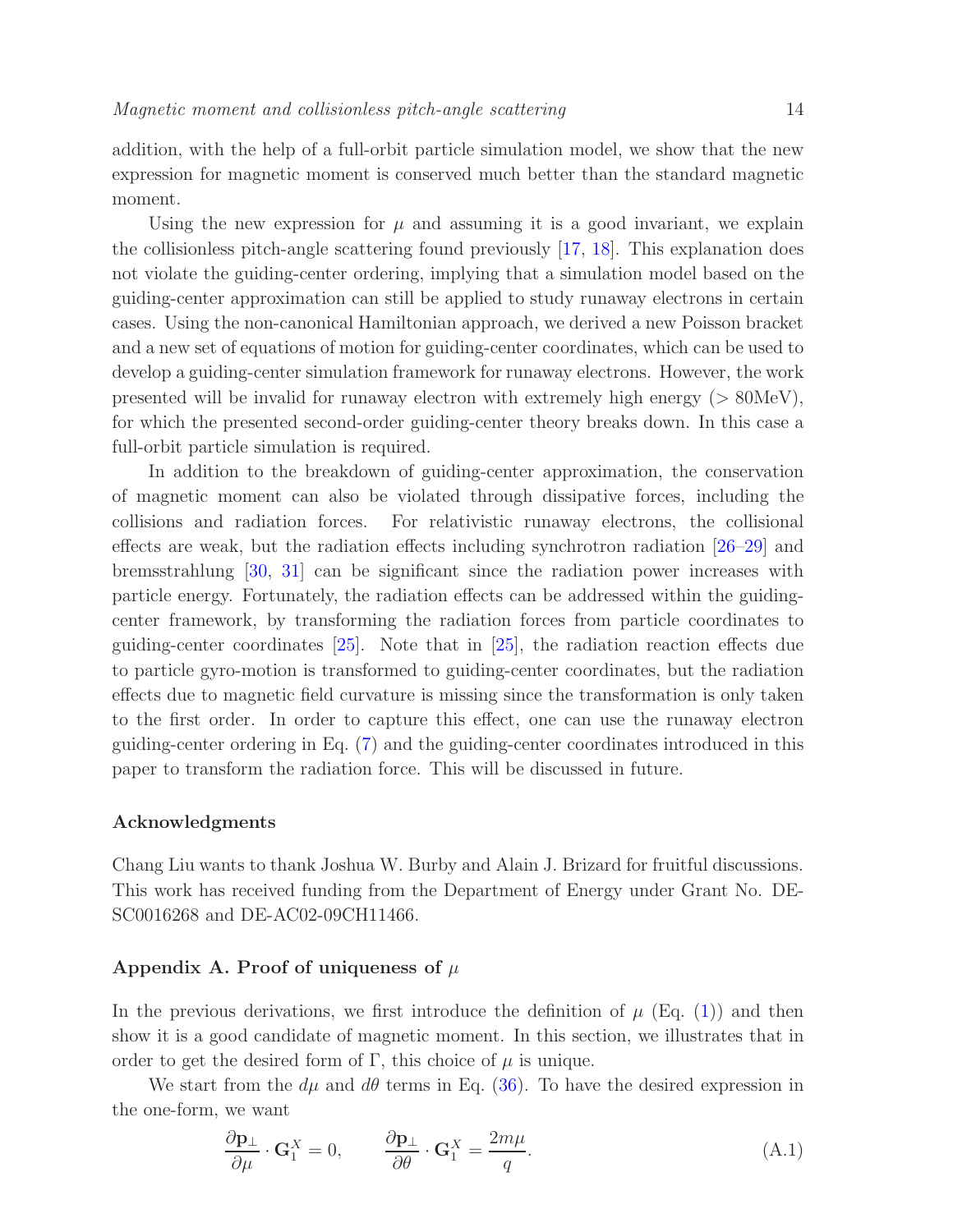We first decide the definite of  $\theta$ . We choose  $\theta$  as the slope angle of the vector  $\mathbf{p}_{\perp} - \mathbf{p}_{\perp b}$ , where  $\mathbf{p}_b$  is a variable depending on  $p_{\parallel}$  and **X**. In this case,

$$
\frac{\partial \mathbf{p}_{\perp}}{\partial \mu} \cdot \mathbf{G}_{1}^{X} = \frac{\partial |\mathbf{p}_{\perp} - \mathbf{p}_{\perp b}|}{\partial \mu} \frac{\mathbf{p}_{\perp} - \mathbf{p}_{\perp b}}{|\mathbf{p}_{\perp} - \mathbf{p}_{\perp b}|} \cdot \frac{(\mathbf{p}_{\perp} - \mathbf{p}_{\perp a}) \times \mathbf{b}}{qB} = 0.
$$
 (A.2)

To satisfy this condition, it is required that  $\mathbf{p}_{\perp b} = \mathbf{p}_{\perp a}$ .

Given that, the expression of  $\mu$  is

<span id="page-14-0"></span>
$$
\mu = \frac{q}{2m} \frac{\partial \mathbf{p}_{\perp}}{\partial \theta} \cdot \mathbf{G}_1^X = \frac{|\mathbf{p}_{\perp} - \mathbf{p}_{\perp a}|^2}{2m}.
$$
\n(A.3)

Then we turn to the expression of  $H_2$  in Eq. [\(37\)](#page-9-0).

<span id="page-14-1"></span>
$$
H_2 = \frac{1}{\sqrt{1 + p_{\parallel}^2/m^2 c^2}} \left[ \frac{p_{\parallel}^2}{qBm} (\boldsymbol{\kappa} \times \mathbf{b}) \cdot (\mathbf{p}_{\perp} - \mathbf{p}_{\perp a}) + \frac{1}{2m} p_{\perp}^2 \right].
$$
 (A.4)

We know that in order to have the desired form of guiding-center Hamiltonian,  $H_2$ should be expressed as  $a\mu B + b$ , where a and b are  $\theta$  independent. In terms of that, we compare the  $\mathbf{p}_{\perp}$  term in Eq. [\(A.3\)](#page-14-0) and Eq. [\(A.4\)](#page-14-1). We found that the only choice that can satisfy this condition is

$$
\mathbf{p}_{\perp a} = -p_{\parallel}^2 \frac{\kappa \times \mathbf{b}}{qB},\tag{A.5}
$$

which is the choice we made in the main text. Then we can obtain Eq. [\(1\)](#page-2-1) according to Eq.  $(A.3)$ .

## Appendix B. Derivation of guiding-center one-form using initial Lie transform

An alternative approach to derive the guiding-center one-form for relativistic runaway electrons is to apply a zeroth order Lie transform at the particle one-form initially, before the guiding-center approximation. The initial Lie transform can be expressed as

$$
T_0^{-1} = \exp\left(-\mathcal{L}_{\mathbf{G}_0}\right) \tag{B.1}
$$

where

<span id="page-14-3"></span>
$$
G_0^x = 0 \t G_0^p = -\frac{(p \cdot b)^2}{qB} \kappa \times b. \t (B.2)
$$

The transformed particle one-form is

$$
T_0^{-1}\gamma = q\mathbf{A} \cdot d\mathbf{x} + (p_{\parallel}\mathbf{b} + \mathbf{p}_{\perp}) \cdot d\mathbf{x} - \frac{p_{\parallel}^2}{qB}\mathbf{\kappa} \times \mathbf{b} \cdot d\mathbf{x} - wdt
$$
 (B.3)

and the Hamiltonian is

<span id="page-14-2"></span>
$$
T_0^{-1}h = mc^2\gamma - \frac{p_{\parallel}^2}{\gamma mqB} \kappa \times b \cdot p_{\perp} + \frac{1}{2} \frac{p_{\parallel}^4}{\gamma mq^2 B^2} \left( |\kappa \times b|^2 - \frac{(\kappa \times b \cdot p_{\perp})^2}{\gamma^2 m^2 c^2} \right) - w. \text{(B.4)}
$$

Based on the new  $\gamma$  and h, one can use Lie-perturbation method to find the guidingcenter one-form and Hamiltonian, following the ordering in Eq. [\(7\)](#page-6-0) and the steps in Sec. [3.](#page-5-0) Then in the derivation of the second-order terms in the guiding-center Hamiltonian,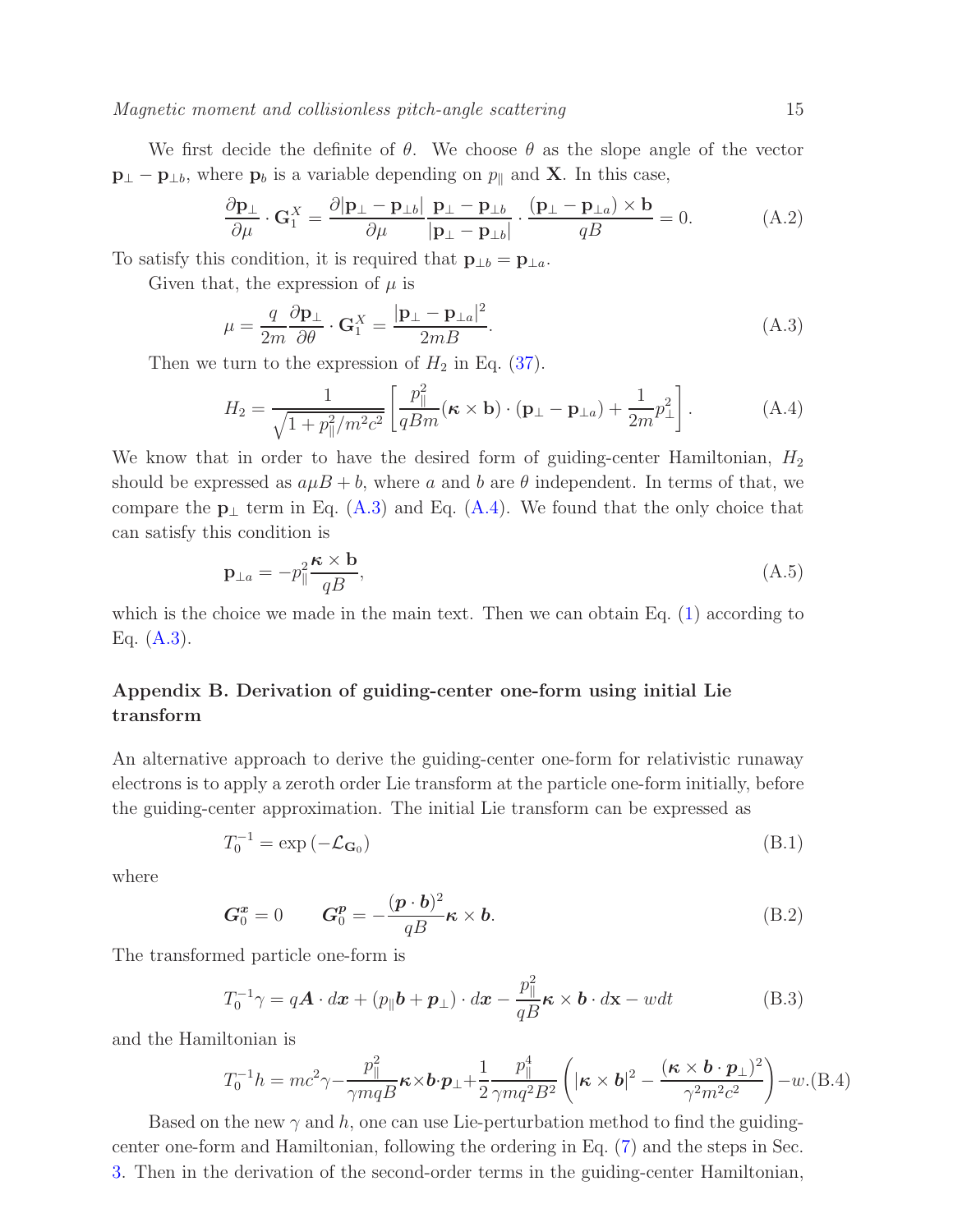#### *REFERENCES* 16

it is found that the correction term brought by  $G_2^{p_{\parallel}}$ , as shown in Eq. [\(37\)](#page-9-0), can be canceled by the second term on the right-hand-side of Eq. [\(B.4\)](#page-14-2), which makes the Hamiltonian independent of the gyro-motion. In other words, with the help of the initial transformation, there is no need to introduce a new definition of magnetic moment, and the the guiding-center transformation becomes the same as the standard one.

The magnetic moment is simply  $\mu = p_{\perp}^2/2mB$  in the transformed particle coordinates. Considering Eq. [\(B.2\)](#page-14-3), the expression in the original particle coordinates is

$$
\mu_p = \frac{1}{2m} \left| \boldsymbol{p}_{\perp} + \frac{(\boldsymbol{p} \cdot \boldsymbol{b})^2}{qB} \boldsymbol{\kappa} \times \boldsymbol{b} \right|^2, \tag{B.5}
$$

which is the same as Eq.  $(1)$ . This approach is similar to the non-perturbation transform used in [\[32\]](#page-16-14) to simplify the Lagrangian, but here we apply the transform on the particle Lagrangian and Hamiltonian before guiding-center transform instead of after it.

### References

- <span id="page-15-0"></span>[1] Dreicer H 1959 *Phys. Rev.* 115 238–249
- [2] Dreicer H 1960 *Phys. Rev.* 117 329–342
- <span id="page-15-1"></span>[3] Connor J W and Hastie R J 1975 *Nucl. Fusion* 15 415
- <span id="page-15-2"></span>[4] Helander P, Eriksson L G and Andersson F 2002 *Plasma Phys. Control. Fusion* 44 B247
- <span id="page-15-3"></span>[5] Jaspers R, Finken K H, Mank G, Hoenen F, Boedo J A, Cardozo N J L and Schuller F C 1993 *Nucl. Fusion* 33 1775
- <span id="page-15-4"></span>[6] Zhou R J, Hu L Q, Li E Z, Xu M, Zhong G Q, Xu L Q, Lin S Y, Zhang J Z and Team t E 2013 *Plasma Phys. Control. Fusion* 55 055006
- <span id="page-15-5"></span>[7] Paz-Soldan C, Cooper C M, Aleynikov P, Pace D C, Eidietis N W, Brennan D P, Granetz R S, Hollmann E M, Liu C, Lvovskiy A, Moyer R A and Shiraki D 2017 *Phys. Rev. Lett.* 118 255002
- <span id="page-15-6"></span>[8] Gill R D 1993 *Nucl. Fusion* 33 1613
- <span id="page-15-7"></span>[9] Lehnen M, Alonso A, Arnoux G, Baumgarten N, Bozhenkov S A, Brezinsek S, Brix M, Eich T, SN Gerasimov, Huber A, Jachmich S, Kruezi U, Morgan P D, Plyusnin V V, Reux C, Riccardo V, G Sergienko, Stamp M F and contributors J E 2011 *Nucl. Fusion* 51 123010
- <span id="page-15-8"></span>[10] R Jayakumar and HH Fleischmann and SJ Zweben 1993 *Physics Letters A* 172  $447 - 451$
- [11] Rosenbluth M and Putvinski S 1997 *Nuclear Fusion* 37 1355
- [12] Boozer A H 2015 *Phys. Plasmas* 22 032504
- <span id="page-15-9"></span>[13] Mart´ın-Sol´ıs J R, Loarte A and Lehnen M 2017 *Nucl. Fusion* 57 066025
- <span id="page-15-10"></span>[14] Northrop T G 1963 *The Adabatic Motion of Charged Particles* (Interscience Publishers)